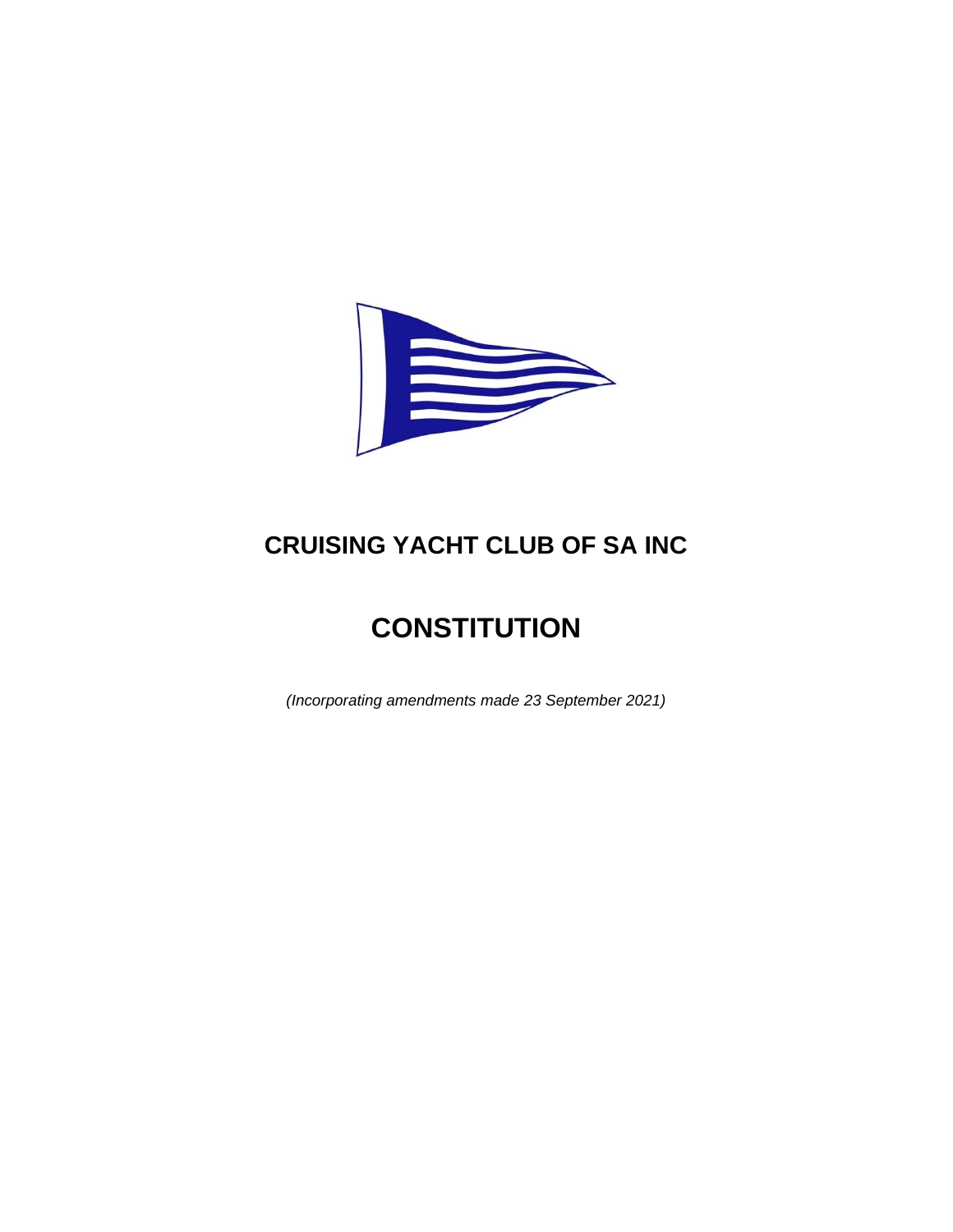# **INDEX**

| $\mathbf 1$ . |                                                                        |  |  |
|---------------|------------------------------------------------------------------------|--|--|
| 2.            |                                                                        |  |  |
| 3.            |                                                                        |  |  |
| 4.            |                                                                        |  |  |
|               |                                                                        |  |  |
| 5.            |                                                                        |  |  |
| 6.            |                                                                        |  |  |
| 7.            |                                                                        |  |  |
| 8.            |                                                                        |  |  |
| 9.            |                                                                        |  |  |
| 10.           |                                                                        |  |  |
| 11.           | MEMBER'S CONTACT DETAILS AND ADDRESS FOR NOTICES 15                    |  |  |
| 12.           | <b>BANKRUPTCY &amp; INSOLVENCY &amp; CRIMINAL CONDUCT OF MEMBERS16</b> |  |  |
|               |                                                                        |  |  |
| 13.           |                                                                        |  |  |
| 14.           |                                                                        |  |  |
| 15.           |                                                                        |  |  |
| 16.           |                                                                        |  |  |
| 17.           |                                                                        |  |  |
| 18.           |                                                                        |  |  |
| 19.           |                                                                        |  |  |
| 20.           |                                                                        |  |  |
| 21.           |                                                                        |  |  |
|               |                                                                        |  |  |
| 22.           |                                                                        |  |  |
| 23.           |                                                                        |  |  |
| 24.           |                                                                        |  |  |
| 25.           |                                                                        |  |  |
| 26.           |                                                                        |  |  |
| 27.           |                                                                        |  |  |
|               |                                                                        |  |  |
| 28.           |                                                                        |  |  |
| 29.           |                                                                        |  |  |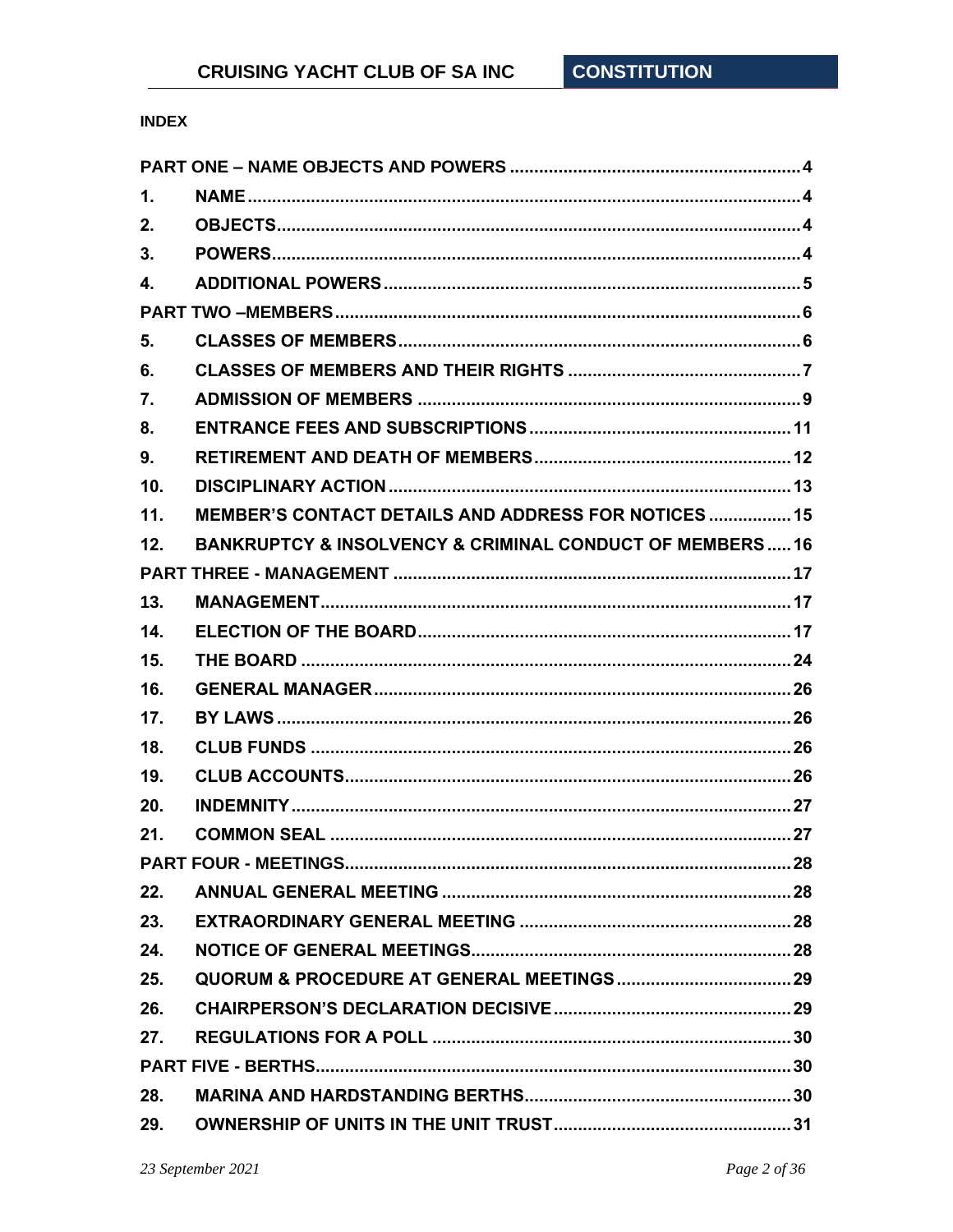| 30. |                                                           |  |
|-----|-----------------------------------------------------------|--|
| 31. |                                                           |  |
|     |                                                           |  |
| 32. |                                                           |  |
| 33. |                                                           |  |
| 34. |                                                           |  |
| 35. |                                                           |  |
| 36. |                                                           |  |
|     |                                                           |  |
| 37. | <b>CYCSA SINKING FUND (MARINA BERTHS &amp; ASSOCIATED</b> |  |
|     |                                                           |  |
| 38. |                                                           |  |
| 39. |                                                           |  |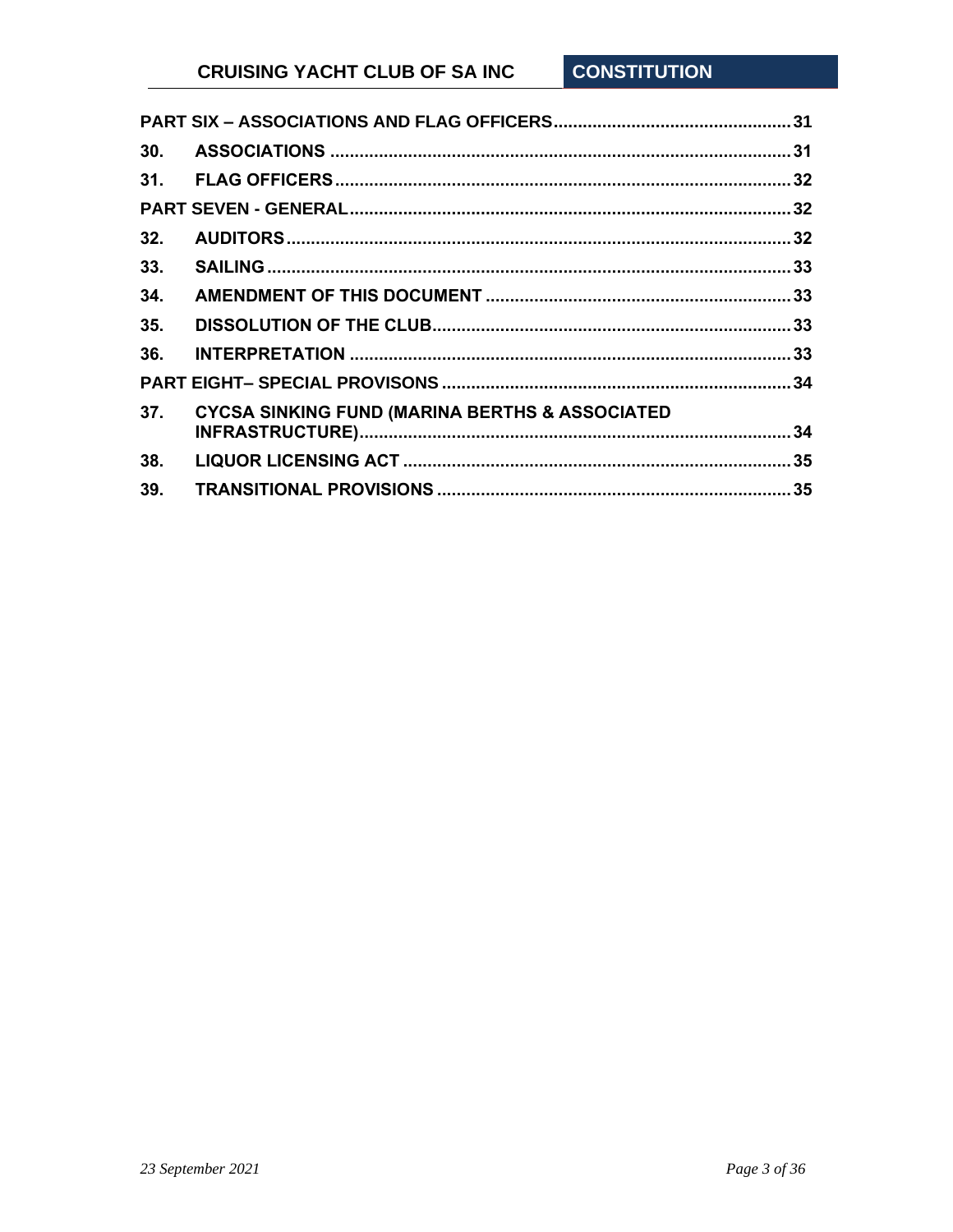## <span id="page-3-0"></span>**PART ONE – NAME OBJECTS AND POWERS**

## <span id="page-3-1"></span>**1. Name**

The name of the Club shall be The Cruising Yacht Club of South Australia Inc (in this document called "the Club").

#### <span id="page-3-2"></span>**2. Objects**

The objects for which the Club is formed are:

- 2.1 to encourage and promote within the greater community the sports of yachting, fishing, power boating, sea and ocean cruising and such other sports and games as the Club may consider appropriate;
- 2.2 to encourage competitive yachting by the support and promotion of competitive racing including regattas and the giving of prizes and by any other means which may from time to time be determined by the Club;
- 2.3 to provide, develop and maintain mooring and hardstanding facilities as the Club may determine from time to time and to grant licences to occupy such mooring and hardstanding facilities to Senior Members, Life Members and Berth Licensees of the Club and to accept surrenders of such licences;
- 2.4 to provide and maintain club houses and other buildings and any other things, facilities and services which the Club may from time to time decide upon to encourage such sports and for the use, benefit and enjoyment of the Club members and the public; and
- 2.5 to provide education coaching and youth development programs to encourage participation and achievement in such sports.

## <span id="page-3-3"></span>**3. Powers**

To carry out its object the Club shall have power:

- 3.1 to acquire, hold, deal with and dispose of, any real or personal property;
- 3.2 to administer any property on trust;
- 3.3 to open and operate accounts with an approved deposit taking institution;
- 3.4 to invest its monies:
	- 3.4.1 in any security in which trust monies may by Act of Parliament be invested; or
	- 3.4.2 in any other manner authorised by this document;
- 3.5 to borrow money upon such terms and conditions as the Club thinks fit;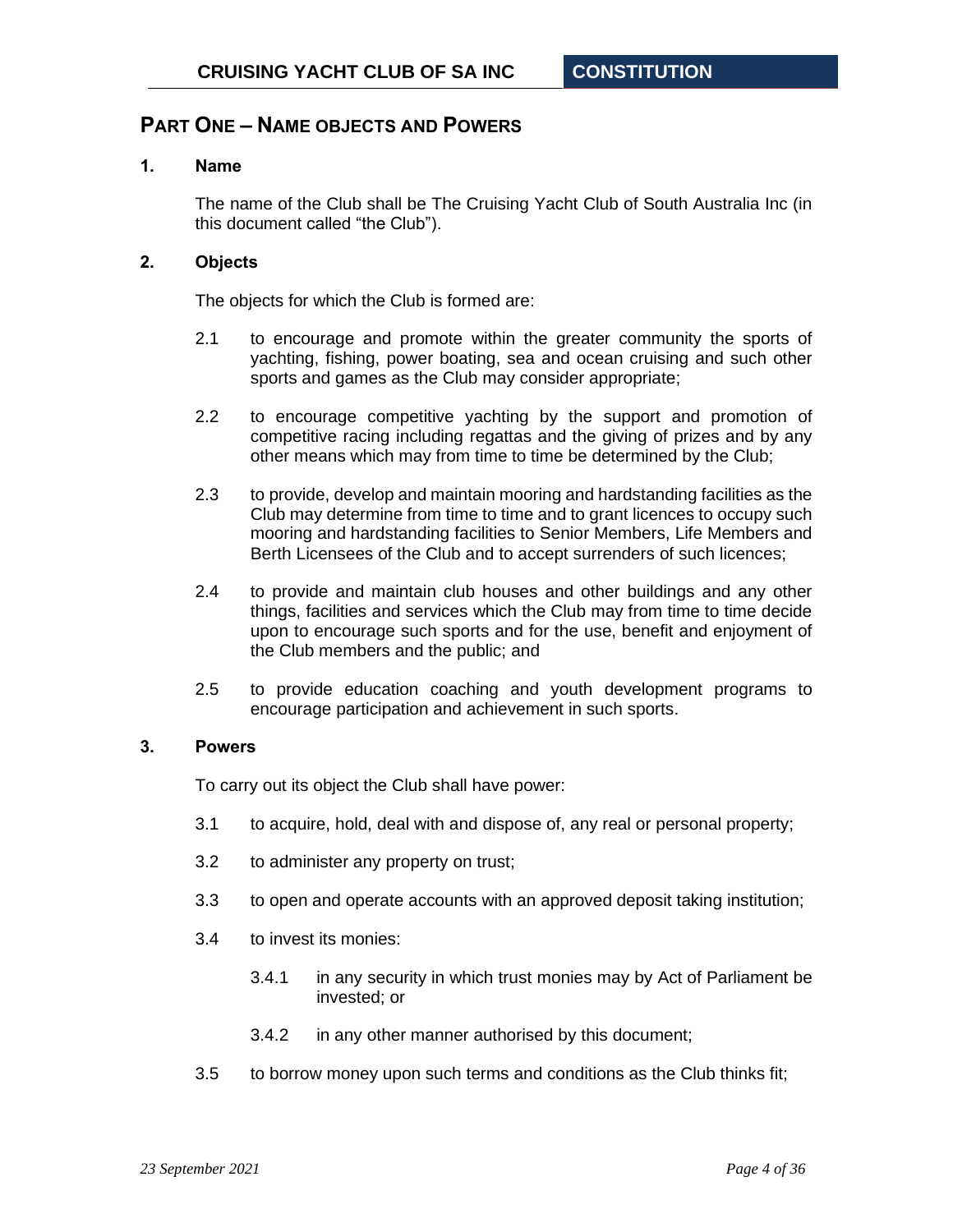- 3.6 to give such security for the discharge of liabilities incurred by the Club as the Club thinks fit;
- 3.7 to appoint agents to transact any business of the Club on its behalf; and
- 3.8 to enter into any other contract it considers necessary or desirable.

#### <span id="page-4-0"></span>**4. Additional Powers**

Without limiting the powers of the Club in Clause [3](#page-3-3) and to further carry out its objects, the Club shall have the following additional powers:

- 4.1 to establish, maintain and operate one or more special purpose funds on terms authorised by this document or on terms and conditions as the Board thinks fit;
- 4.2 to attain any of the objects of the Club by entering into any arrangement with or by co-operating with or by entering into a joint venture with any person, body corporate, trust, statutory or other authority or Government and to apply for and obtain from any Government or authority any rights, privileges, concessions, leases, permits and licences which the Club may consider necessary or convenient and to carry out, exercise, and comply with any such arrangements, rights, privileges, concessions, leases, permits and licences;
- 4.3 to invest and deal with the money of the Club in such manner as may from time to time be thought fit and to take or otherwise acquire and hold shares, debentures or other securities;
- 4.4 to lend and advance money or give credit to any person or incorporated body and to guarantee and give guarantees or indemnities for the payment of money or the performance of contracts or obligations by any person or incorporated body and to secure or undertake in any way the repayment of monies lent or advances to or the liabilities incurred by any person or incorporated body or otherwise to assist any person or incorporated body;
- 4.5 to borrow or raise money in such manner as the Board may think fit and to secure the repayment of the same or performance of any debt, liability, contract, guarantee or other engagement incurred or to be entered into by the Club in any way and to issue perpetual or other debentures charged upon any or all of the Club's property both present and future and to purchase, redeem, accept the release of or pay off any such securities;
- 4.6 to purchase, take on lease or in exchange, hire or otherwise acquire any real or personal property and any rights or privileges which the Board may think necessary or convenient and in particular any land, buildings, easements, machinery and plant;
- 4.7 to draw, make, accept, endorse, discount, execute and issue promissory notes, bill of exchange, bills of lading or other negotiable or transferable interests;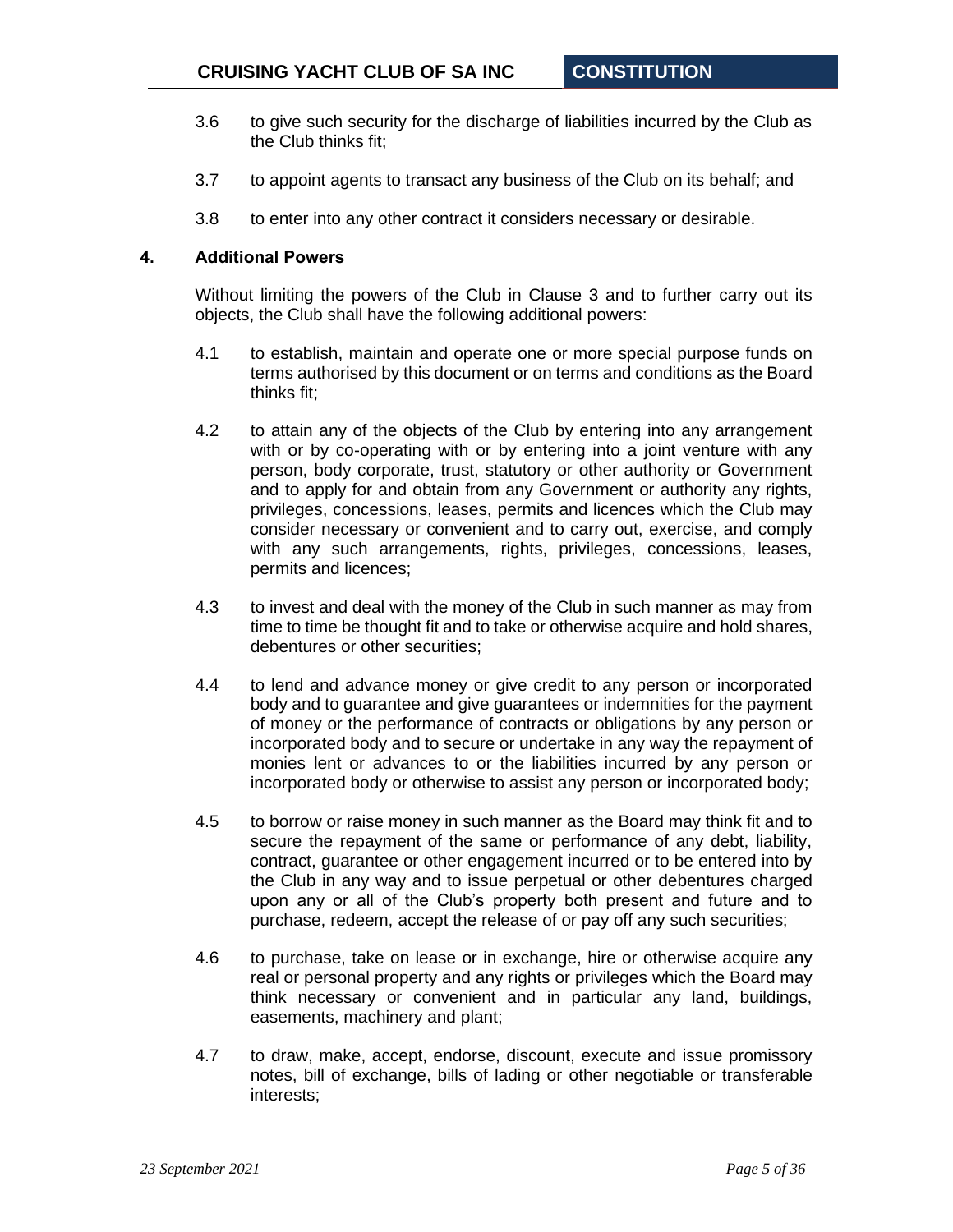- 4.8 to apply for, promote and obtain any statute, order, regulation or other authorisation or enactment which may seem calculated directly or indirectly to benefit the Club, and to oppose any bills, proceedings or applications which may seem calculated directly or indirectly to prejudice the Club's interests;
- 4.9 to sell, manage, develop, exchange, lease, dispose of, provide services using, turn to account or otherwise deal with all or any part of the property and rights of the Club;
- 4.10 to apply for, obtain and renew from time to time a licence or licences, a permit or permits, an authorisation or authorisations, a consent or consents or any one or more of them under the *Liquor Licensing Act 1997* or any other law or laws for the time being in force in the State of South Australia relating to the supply of intoxicating liquor; and
- 4.11 to do all such other things as are incidental or conducive to the attainment of these objects.

# <span id="page-5-0"></span>**PART TWO –MEMBERS**

## <span id="page-5-1"></span>**5. Classes of Members**

- 5.1 The Club shall consist of the following classes of members:
	- 5.1.1 Senior Members;
	- 5.1.2 General Members;
	- 5.1.3 Racing Members;
	- 5.1.4 Associate Members;
	- 5.1.5 Youth Members;
	- 5.1.6 Life Members;
	- 5.1.7 Honorary Members;
	- 5.1.8 Temporary Members;
	- 5.1.9 Casual Members;
	- 5.1.10 Corporate Members;
	- 5.1.11 Berth Licensees;
	- 5.1.12 Affiliated Club Members;
	- 5.1.13 Social Members;

who shall have the rights, powers, obligations and liabilities set out in this document, or subject thereto, as determined by the Board.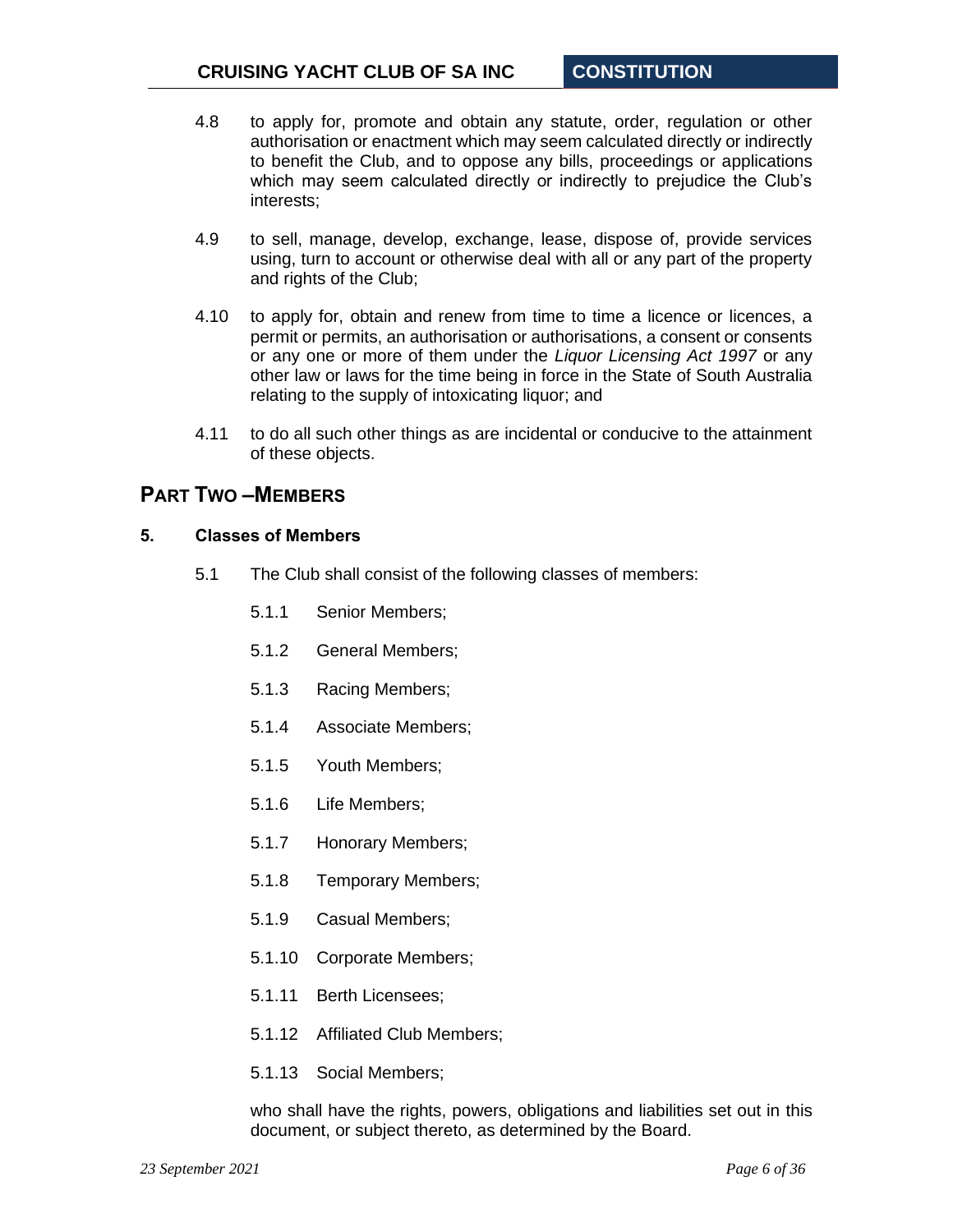- 5.2 The Board may from time to time declare separate categories within a class of members and subject to this document and the rights, powers, obligations and liabilities of that class of members shall declare additional rights, powers, obligations and liabilities for that category of members.
- 5.3 If the Board declares a Family category for Senior Members, General Members, or Racing Members which entitles such member to nominate an Associate Member and Youth Member, such Associate Member or Youth Member shall cease to be a member when the Senior Member, Member or Racing Member ceases to be such a member.

## <span id="page-6-0"></span>**6. Classes of Members and Their Rights**

#### **6.1 Voting Rights**

Senior Members and Life Members shall be the only classes of members to have voting rights at any general meeting of the Club.

## **6.2 Privileges of Each Class of Membership**

In addition to the matters set out in this document, the Board may from time to time determine the privileges to be enjoyed by each class of members. The General Manager will put a schedule of these privileges before the Board annually for approval. These privileges may include but not be limited to gate access, charge accounts, discounts, and other ancillary privileges.

#### <span id="page-6-1"></span>**6.3 Senior Members**

Senior Members shall be persons who have:

- 6.3.1 been elected as Senior Members, and
- 6.3.2 attained the age of 18 years.

#### **6.4 General Members**

General Members shall be persons who have been elected as General Members and have attained the age of 18 years.

#### **6.5 Racing Members**

Racing Members shall be persons who have attained the age of eighteen (18) years and who crew vessels taking part in events conducted by the Racing Association.

## **6.6 Associate Members**

Associate Members shall be the spouse of a Senior Member, a Life Member, a General Member or a Racing Member, but shall not be a person who crews a vessel or vessels taking part in events conducted by the Racing Association.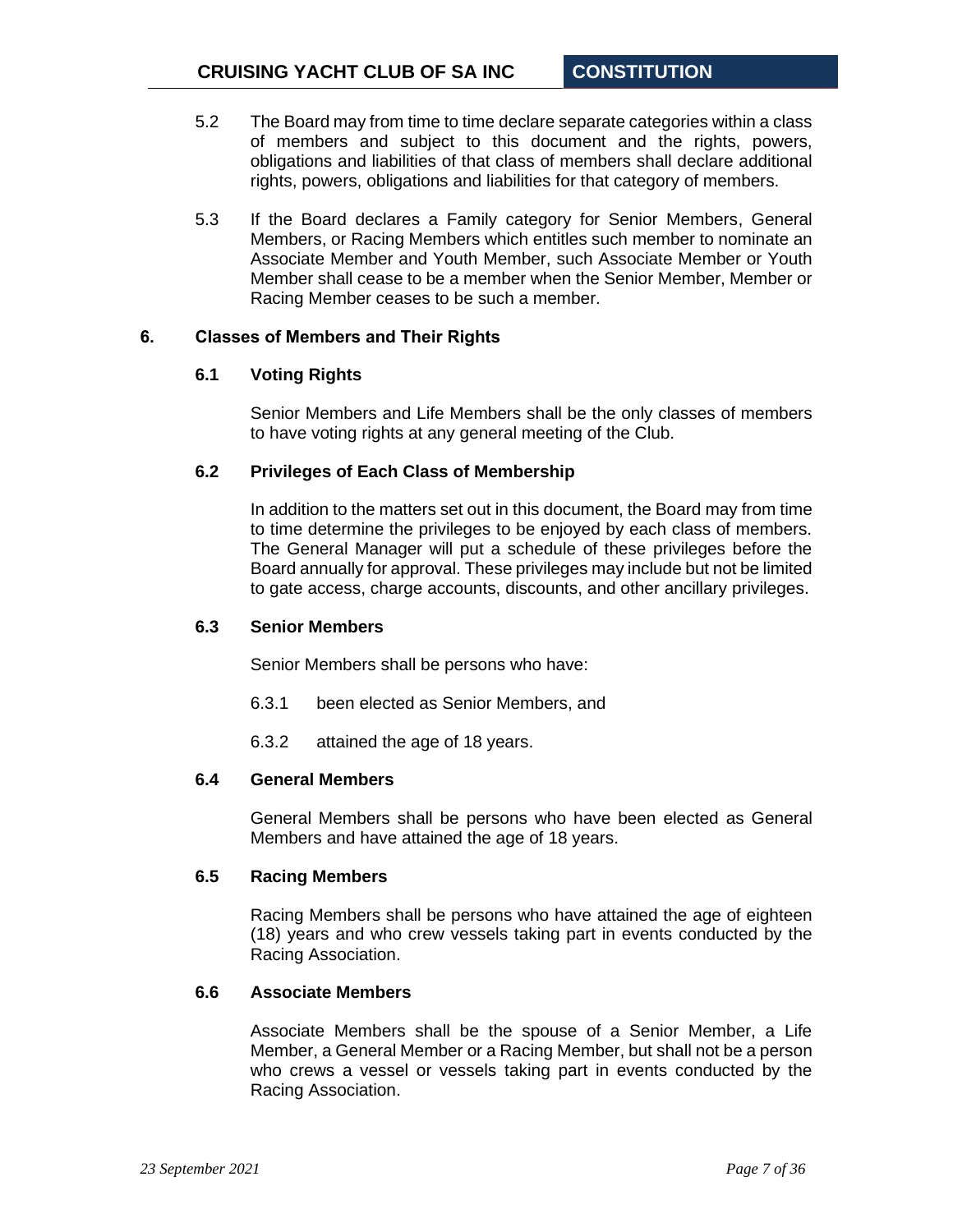## **6.7 Youth Members**

Youth Members shall be persons under the age of 30 years.

#### **6.8 Life Members**

- 6.8.1 Prior to the Annual General Meeting in each year the Board may nominate not more than two persons over the age of eighteen (18) years for Life Membership by reason of exceptional services to the Club.
- 6.8.2 Notice of such nomination shall be conspicuously displayed on the Club premises for at least fourteen (14) days prior to the Annual General Meeting.
- 6.8.3 The person or persons so nominated shall become a Life Member upon a resolution to that effect being carried by two thirds of the Members present and entitled to vote at the Annual General Meeting.
- 6.8.4 Life Members shall not pay any annual subscription but otherwise shall have the same rights as a Senior Member.

#### **6.9 Honorary Members**

- 6.9.1 The Board may from time to time grant Honorary Membership of the Club to any person. Subject to this document the qualifications required for and the conditions applicable to the position of Honorary Member shall be as decided by the Board from time to time.
- 6.9.2 A person appointed as an Honorary Member shall not be entitled to vote at any general meetings of the Club or to hold any office.
- 6.9.3 Appointment as an Honorary Member may be terminated at any time by the Board without giving any reason for such action.
- 6.9.4 Honorary Members shall not pay any annual subscriptions.

#### **6.10 Temporary Members**

Temporary Members shall be members and officials of kindred yachting, boating or sailing clubs affiliated with the Australian Yachting Federation or the International Yacht Racing Union engaged in any regatta or yachting series organised by the Club and shall be members for the period of a regatta or yachting series. A Temporary Member shall not be entitled to introduce a visitor to the Club premises. Temporary Members are admitted at the discretion and under terms as determined by the General Manager.

#### **6.11 Casual Members**

6.11.1 Casual Members shall: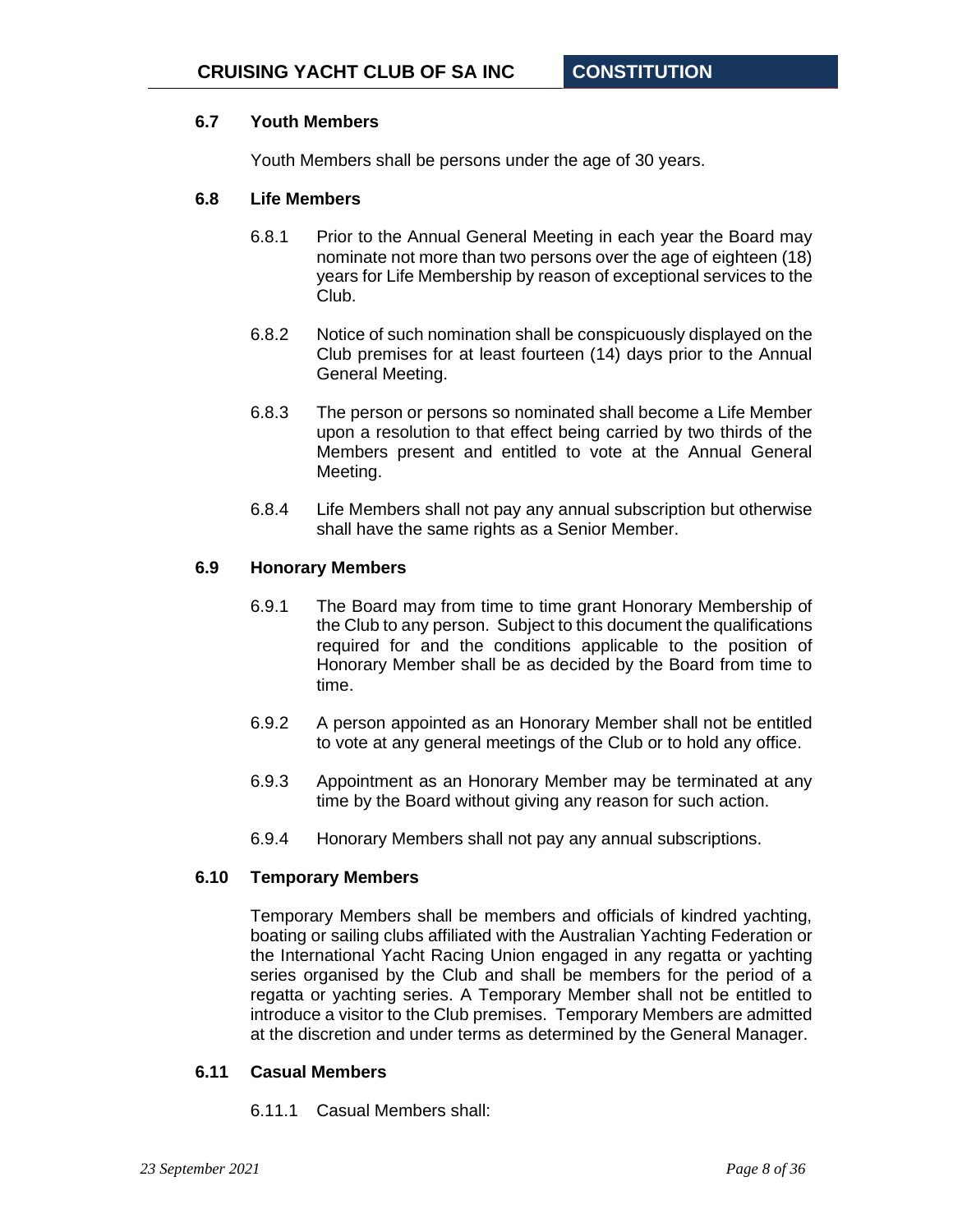- (a) be members for such term (not exceeding three calendar months) as may be determined by the Board; and
- (b) the Board shall from time to time determine the circumstances and terms under which Casual Members are admitted.

#### **6.12 Corporate Members**

The Board may from time to time grant Corporate Membership of the Club to any organisation or corporation, and in doing so specify the rights, obligations, and liabilities of such membership.

## **6.13 Berth Licensees**

- 6.13.1 A Berth Licensee is typically an entity (i.e. non-natural person) listed as the berth owner for the benefit of a Senior Member and shall have a Sponsoring Senior Member who shall have such rights and obligations as the Board determines.
- 6.13.2 If the Sponsoring Senior Member ceases to be a Senior Member of the Club or ceases to be the sponsor of such Berth Licensee, then the Berth Licensee shall cease to be a member of the Club unless the Berth Licensee shall immediately appoint another Senior Member to be its or their Sponsoring Senior Member.

#### **6.14 Affiliated Club Members**

The Board may from time to time grant Affiliated Club Membership of the Club to members of any other club or association (whether in or out of the State of South Australia) whose members share similar interests with the Club and its members. Affiliated Club Membership shall have such rights, powers, obligations and liabilities as determined by the Board but always excluding any voting rights at any general meeting of the Club. In determining such matters, the Board may have regard to any reciprocal rights, powers, obligations and liabilities that may be offered to and incurred by Club members with such other club or association.

## **6.15 Social Members**

Social Members shall be persons who have been admitted into the Club by the General Manager who have an interest in supporting the Club and its Objects and which members shall have such rights, obligations and liabilities as determined by the Board.

## <span id="page-8-0"></span>**7. Admission of Members**

7.1 Every candidate applying for admission to any class of membership (other than Life Member, Honorary Member, Temporary Member, Casual Member, Affiliated Club Member or Social Member) shall be proposed by a Senior Member and seconded by another Senior Member both of whom shall be personally acquainted with the candidate and shall vouch for his or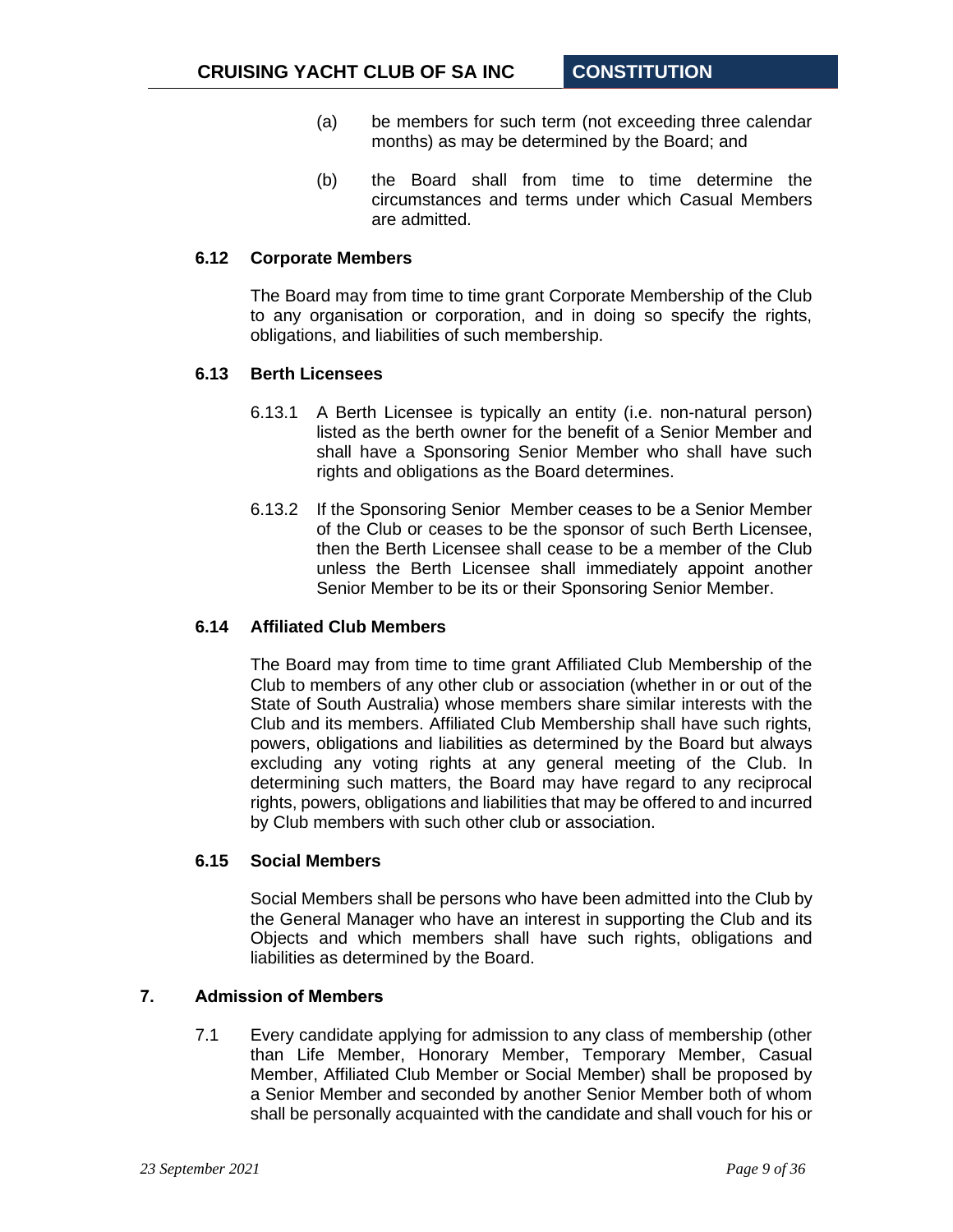her fitness for membership. If the applicant is unable to provide a Senior Member as a proposer and seconder of the application, a minimum of two referees may be considered as an alternative.

- 7.2 Applications must be on the forms provided by the Club and must be signed by the proposer and seconder.
- 7.3 The candidate must also sign the application, giving all particulars required by the Club and undertaking to be bound, if elected by this document and by laws of the Club.
- 7.4 Applicants for Casual Membership must sign the application giving all particulars required by the Club and undertaking to be bound, if elected, by this document and by laws of the Club.
- <span id="page-9-0"></span>7.5 Applications shall be submitted to the General Manager. The Board may delegate the admission of Temporary Members, Casual Members, Affiliated Club Members and Social Members to the General Manager.
- 7.6 Subject to Clause [7.5](#page-9-0) the General Manager shall place before the Board, at the next convenient Board Meeting after the application has been received, a list of applications for admission to any class of membership (other than applications for Senior Membership) and the Board shall either at that meeting or at a subsequent meeting review the list of applications.
- <span id="page-9-1"></span>7.7 The General Manager shall within four weeks of receiving an application for Senior Membership (including a transfer from any other category of membership).
	- 7.7.1 post and keep posted for at least 14 days before the election on the notice board in the Club house, and
	- 7.7.2 send by post, email or other electronic means to each Senior Member of the Club the name and address of each candidate for Senior Membership and the name of his or her proposer and seconder.
	- 7.7.3 The General Manager shall submit every proposal for Senior Membership to the Board at the next meeting following the expiration of 4 weeks from the date the notice is sent to each Senior Member pursuant to Clause [7.7.2](#page-9-1) and at such meeting the Board shall consider the application of the candidate. The Board shall either at that meeting at a subsequent meeting admit or reject the candidate.
	- 7.7.4 The admission of a candidate as a member of the class applied for shall be determined by a majority of the members of the Board present and voting and if so desired by any member of the Board the voting shall be by ballot. A record shall be kept by the General Manager of the number of Board Members voting.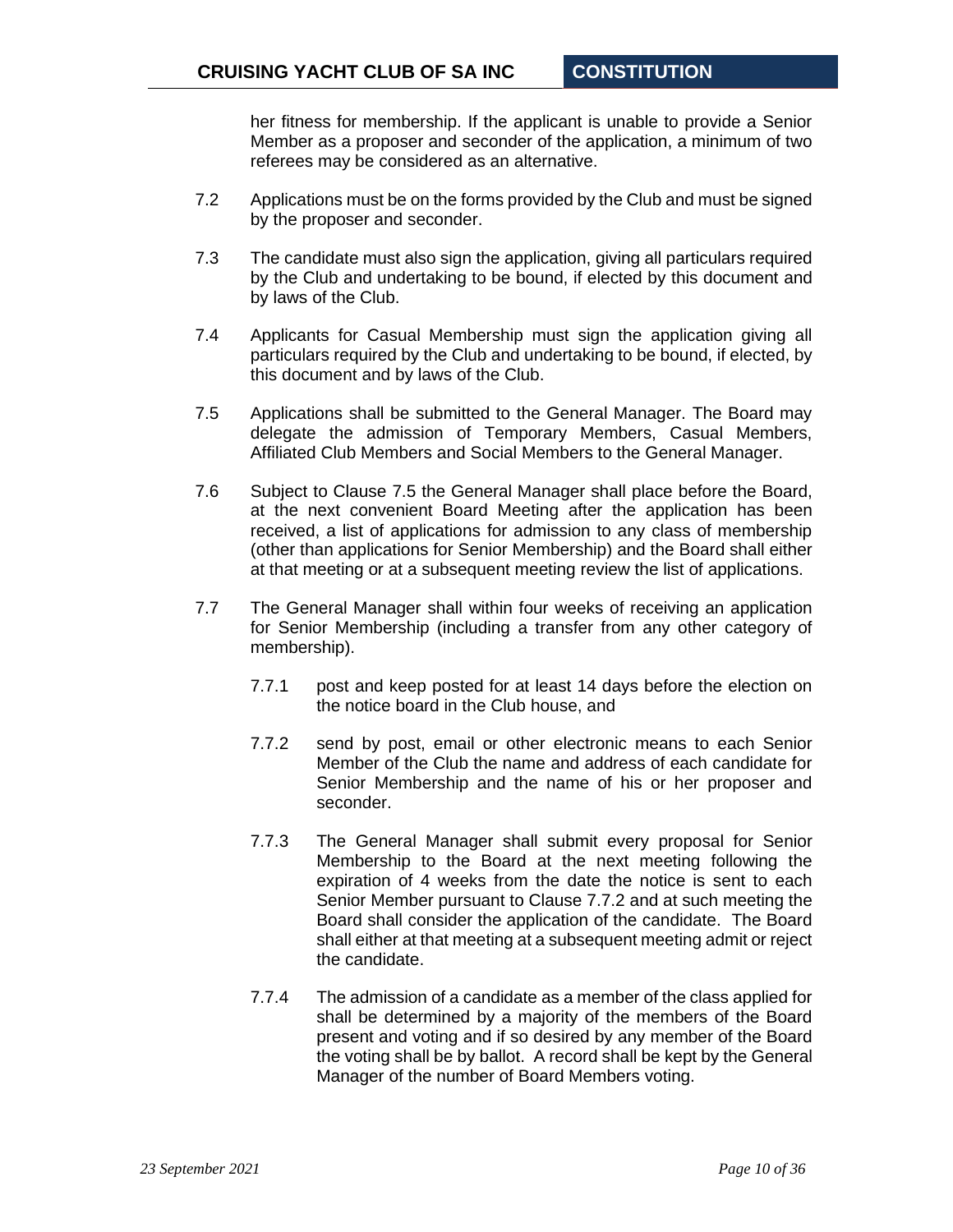- 7.7.5 The General Manager shall send immediately to each newly admitted member (other than a Casual Member or a Temporary Member).
	- (a) written notice of his or her admission, and
	- (b) a copy of this document.
- 7.7.6 The newly admitted member shall become a member of the Club upon payment of his or her entrance fee and first subscription.

## <span id="page-10-0"></span>**8. Entrance Fees and Subscriptions**

- 8.1 The Board shall determine from time to time the entrance fee and annual subscriptions payable by each class of members (other than Life Members and Honorary Members). The Board may determine from time to time the scale of fees payable by the different categories of members within each class of members.
- <span id="page-10-1"></span>8.2 The Board may determine in respect of any annual subscriptions of any financial year and in respect of any class of members and / or categories of members within any class of members that such subscriptions be payable in instalments at times fixed by the Board and notified in writing to the members concerned (includes by posting a prominent notice in an area of the Club-house accessible to members).
- 8.3 Except to the extent the Board has otherwise determined under Clause [8.2,](#page-10-1) all annual subscriptions shall be payable in advance on 1st June in each year.
- 8.4 A member whose annual subscription or instalment thereof is at least 30 days overdue shall be notified thereof in writing and if the money overdue is not paid within 30 days after such notice was sent the Board may suspend the member's use of the Club-house or any other privileges of the Club as long as the money is unpaid.
- 8.5 The Board may terminate the membership of any member if that member:
	- 8.5.1 fails to pay their annual subscription or instalment thereof for at least 60 days after due; or
	- 8.5.2 on at least 2 occasions in any 12 months was at least 30 days overdue in paying an instalment of their annual subscription,

provided that the Board may at any time thereafter when there is a vacancy in the Club membership re-admit the former member upon receiving an explanation satisfactory to the Board and payment of all annual subscription as accrued against the former member up to the date of the termination and unpaid.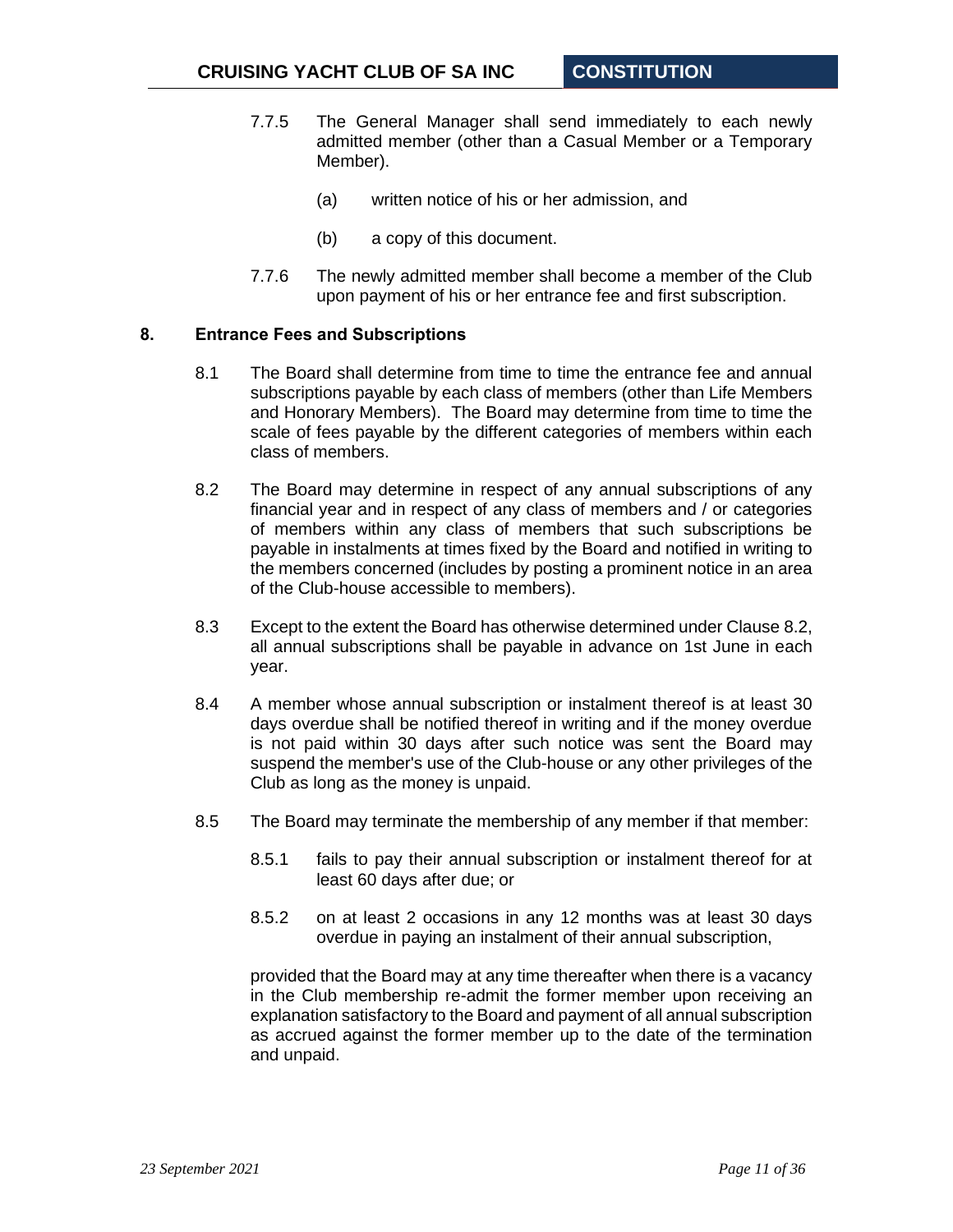## <span id="page-11-0"></span>**9. Retirement and Death of Members**

- 9.1 A member may retire from membership at any time by giving the General Manager written notice thereof.
- 9.2 A member retiring under this Clause shall remain liable for all liabilities and debts which he or she has incurred or owes the Club at the time of retirement including any unpaid subscription for the then current year.
- <span id="page-11-2"></span><span id="page-11-1"></span>9.3 When a Senior Member retires from membership:
	- 9.3.1 he or she shall forthwith cease to be entitled to hold the combined assets comprising units in the Unit Trust and the licence to use a marina berth or the licence to use a hardstanding berth;
	- 9.3.2 he or she shall within the three months of the date of his retirement or such longer period as the Board may allow sell the combined asset or assets which he holds to another Senior Member, Life Member or Berth Licensee of the Club;
	- 9.3.3 he or she shall continue to become liable for any further fees and charges due to the Club including subscriptions for any subsequent years for as long as they continue to hold any combined assets comprising units in the Unit Trust;
	- 9.3.4 the Board may appoint the Club's solicitor and/or other suitably qualified professional to sell the combined asset or combined assets on the retiring Member's behalf in exercise of the power of sale contained in the marina or hardstanding licence if the Senior Member does not sell the combined asset or combined assets as required by Clause [9.3.2;](#page-11-1) and
	- 9.3.5 the Club may obtain a valuation from a licensed valuer of the combined asset or combined assets, at the cost and expense of the retiring Member to assist in determining the price at which the combined asset or combined assets may be sold.
- <span id="page-11-3"></span>9.4 On the death of a Senior Member holding a combined asset or combined assets:
	- 9.4.1 his or hers personal representatives shall have three months or such longer period as the Board may allow in which to transfer the combined asset or assets to a Senior Member, Life Member or Berth Licensee of the Club or to sell the combined asset or assets to another Senior Member, Life Member or Berth Licensee of the Club;
	- 9.4.2 if the personal representatives have not effected a transfer or sale of the combined asset or combined assets within the three month period or within such longer period as the Board may allow, then either: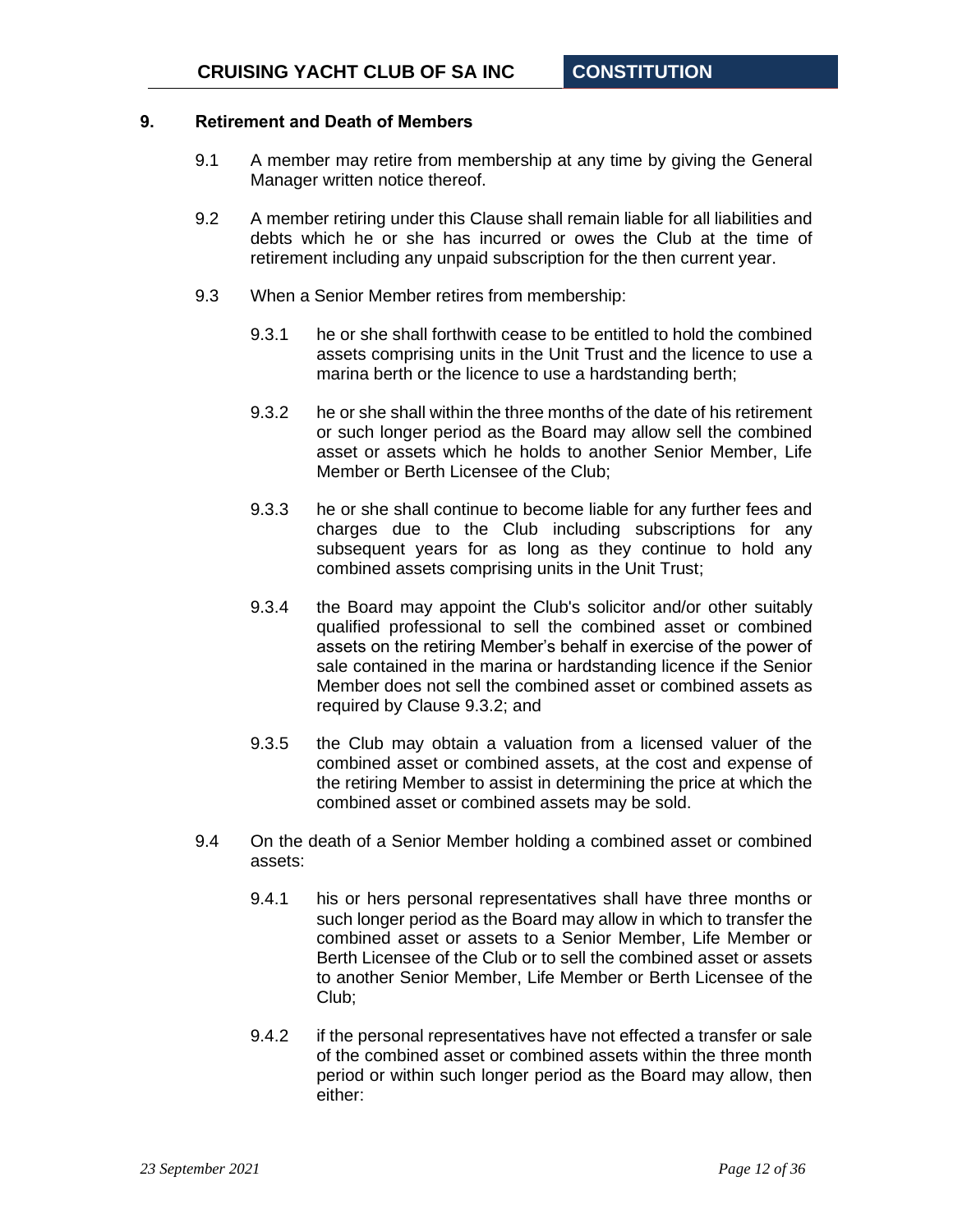- (a) the personal representative shall apply to become a Senior Member or Senior Members of the Club; or
- (b) :
	- (i) the Board may appoint the Club's solicitor and/or other suitably qualified professional to sell the combined asset or combined assets on the personal representative' behalf in exercise of the power of sale contained in the marina or hardstanding licence; and
	- (ii) the Club may obtain a valuation from a licensed valuer of the combined asset or assets at the cost and expense of the personal representatives to assist in determining the price at which the combined asset or assets may be sold.
- 9.4.3 where the Board allows a period longer than three months for the sale of any combined asset or assets under this Clause [9,](#page-11-0) the personal representatives will be liable for all further fees and charges incurred including subscriptions for any subsequent years.
- 9.5 Where the Club arranges for the sale of a combined asset under this Clause [9,](#page-11-0) it shall be entitled to deduct from the sale price all amounts and fees accrued due to the Club at the date of sale.
- 9.6 For the avoidance of doubt, the estate of a deceased member shall remain liable for all liabilities and debts which the member had incurred or owed the Club at the time of death including any unpaid subscription for the then current year.

## <span id="page-12-0"></span>**10. Disciplinary Action**

- 10.1 On joining the Club every member shall for all purposes be deemed to have undertaken to comply with this document or any amendment thereto from time to time in force.
- 10.2 Any breach of this document or by-laws by a member (in this Clause [10](#page-12-0) called "the Member") or any conduct determined by the Board to be unworthy of a member shall render a member liable for disciplinary action whether such behaviour occurs on the Club premises or as a member of the Club outside Club premises.
- 10.3 If a complaint is received by the Board concerning a Member, the Board shall determine the nature of the complaint and:
	- 10.3.1 if the Board considers that such complaint should be investigated by the Club: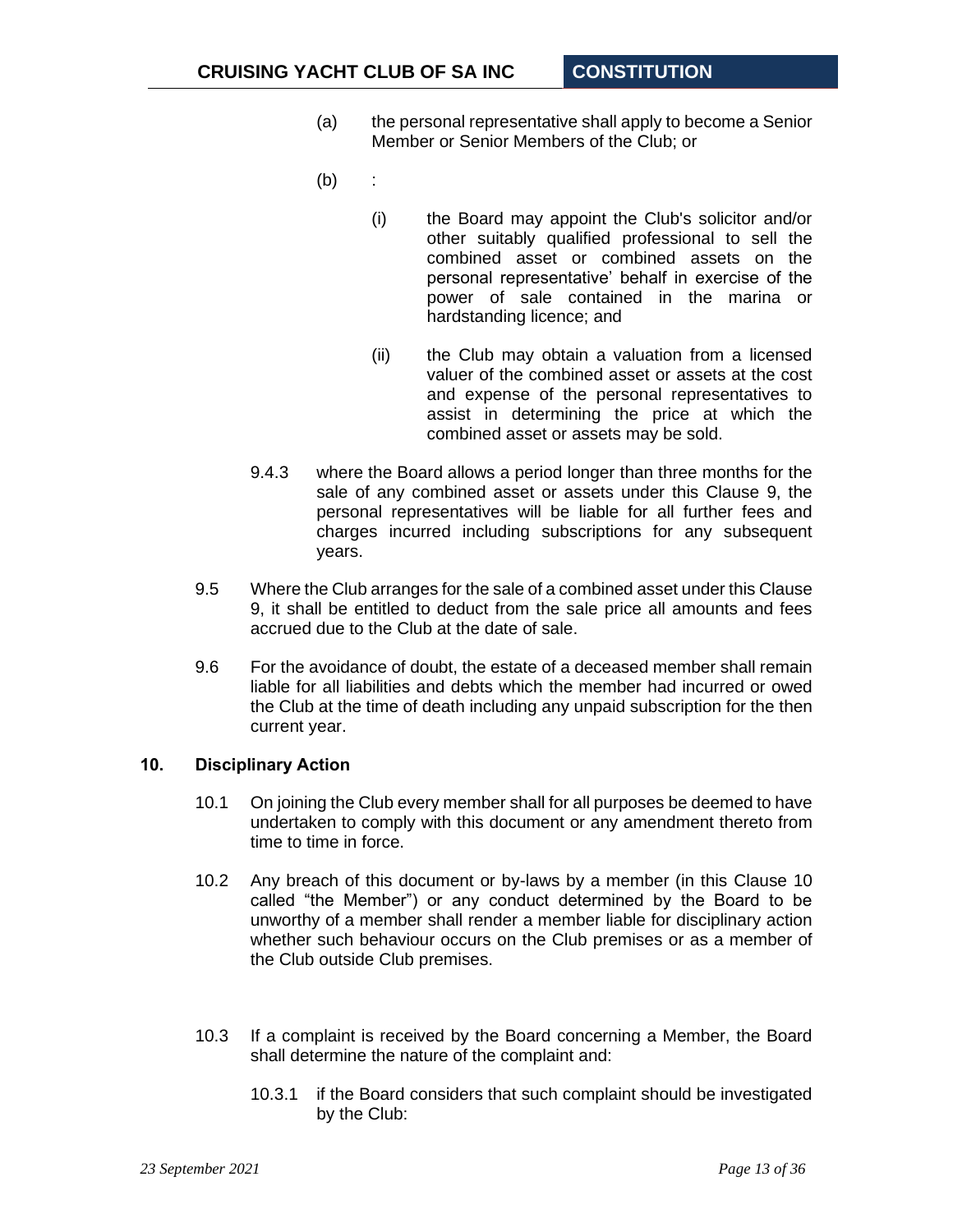- (a) the Board shall appoint a committee of 4 members of the Club (in this Clause 10 called "the Committee") other than the member making the complaint and the Member. The General Manager shall be a member of the Committee unless the President otherwise directs. The Board shall also nominate one of the Committee as its Chairperson.
- (b) The Committee must inquire into the alleged conduct of the Member and report to the Board as soon as practicable.
- (c) The Committee will make a copy of the information it receives available to the Member before reporting to the Board and will submit to the Board in writing any representations the Member may make.
- 10.3.2 if the Board considers that such complaint should be investigated by the appropriate authorities, the Board shall either:
	- (a) with the consent of the complainant if appropriate, refer the complaint to an appropriate authority and await its determination; or
	- (b) if the complainant does not provide consent for the complaint to be referred to an appropriate authority, take such action as the Board considers appropriate in the circumstances including, without limitation, ceasing to deal with the complaint.
- 10.4 The Board:
	- 10.4.1 will appoint a time and place at which the Member may attend and make such further oral representations as the Member considers appropriate;
	- 10.4.2 will give to the Member not less than seven days written notice of such time and place; and
	- 10.4.3 can conduct such further enquiries and request further submissions as it considers appropriate.
- 10.5 At the conclusion of the representations (if any) which the Member wishes to make, the Board will consider the matter in the absence of the Member and may adjourn those considerations from time to time to such time and place as the Board thinks fit.
- 10.6 If the Board considers that the Member's conduct:
	- 10.6.1 has been a failure to comply with this document; or
	- 10.6.2 has been conduct unworthy of a member of the Club,

the Board may determine the appropriate disciplinary action or measures to be taken.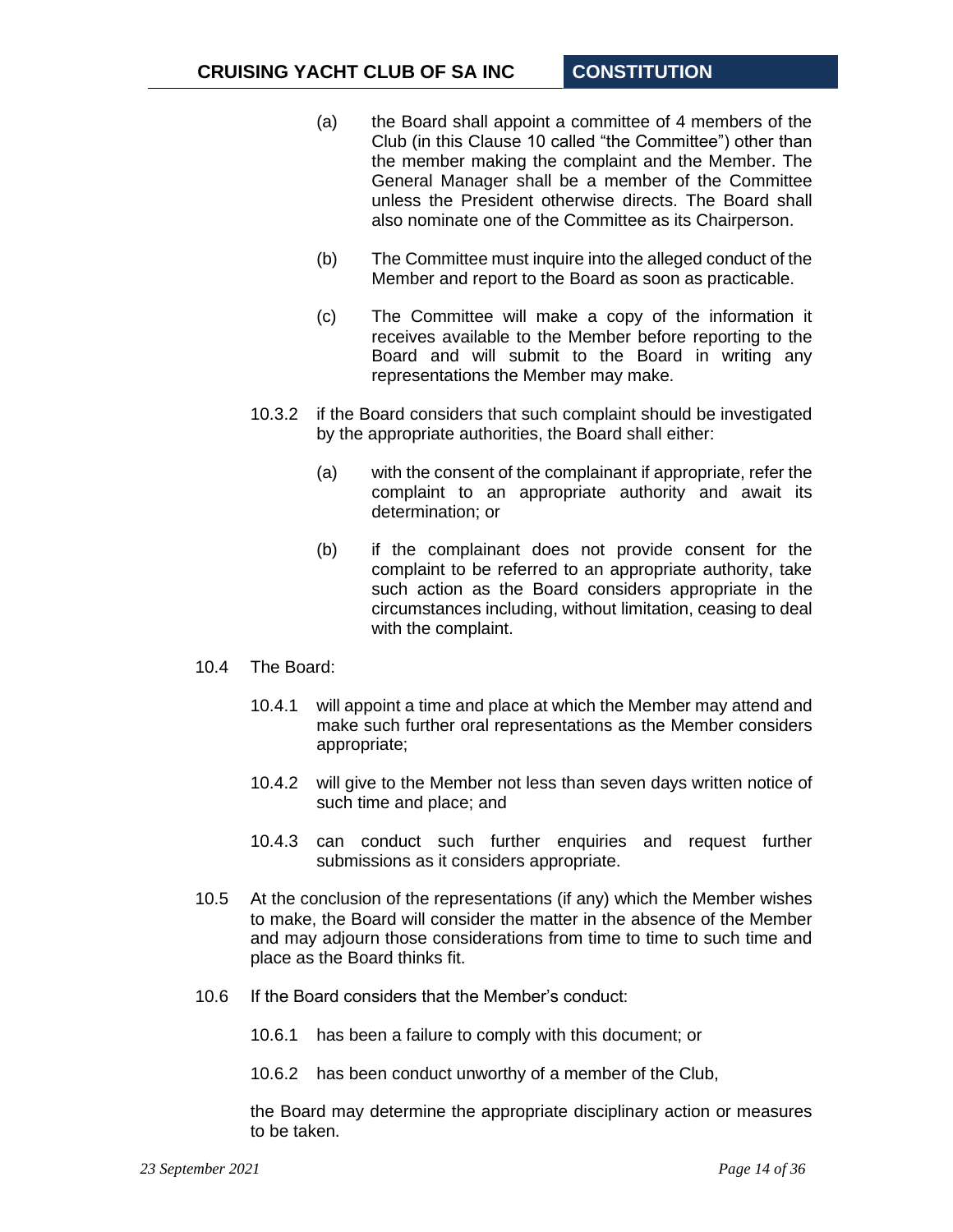- 10.7 The Board will notify the Member in writing of its determination. The determination may be:-
	- 10.7.1 expulsion from the Club; or
	- 10.7.2 suspension from specific rights and privileges enjoyed by the Member; or
	- 10.7.3 the payment of a fine by the Member of no more than 50% of the annual membership fee for that Member, or
	- 10.7.4 such other disciplinary measures as the Board in its absolute discretion determines.
- 10.8 The expulsion, suspension or other disciplinary measure shall come into effect immediately on the Board forwarding notification of its determination to the Member.
- 10.9 If the Board determines that the Member is to be expelled or suspended from the Club or its activities, the Member shall remain liable for all amounts and fees accrued due to the Club to the date of expulsion or suspension including any unpaid subscription for the current year.
- 10.10 If the Board determines to expel the Member
	- 10.10.1 any rights or claims of the Member upon the Club or its property shall immediately cease;
	- 10.10.2 the Member's entitlement to hold a licence to occupy a berth at any of the Club's marinas or to use a hardstanding berth on the Club's premises and to hold units in the Unit Trust shall immediately determine and the Club may, in accordance with Clause [9.3](#page-11-2) sell such licence and such units on the Member's behalf in exercise of the power of sale contained in such licence.
- 10.11 If the Board determines to suspend the Member's membership or to prohibit the member's attendance upon Club property or at Club functions then any rights or claims of the Member shall to the extent of such determination cease or be suspended.
- 10.12 The Board may make alter and repeal by-laws to further detail procedures for dealing with complaints and disciplinary matters.

#### <span id="page-14-0"></span>**11. Member's Contact Details and Address For Notices**

- 11.1 Each member shall promptly notify in writing the General Manager of the member's:
	- 11.1.1 residential address;
	- 11.1.2 postal address;
	- 11.1.3 email address; and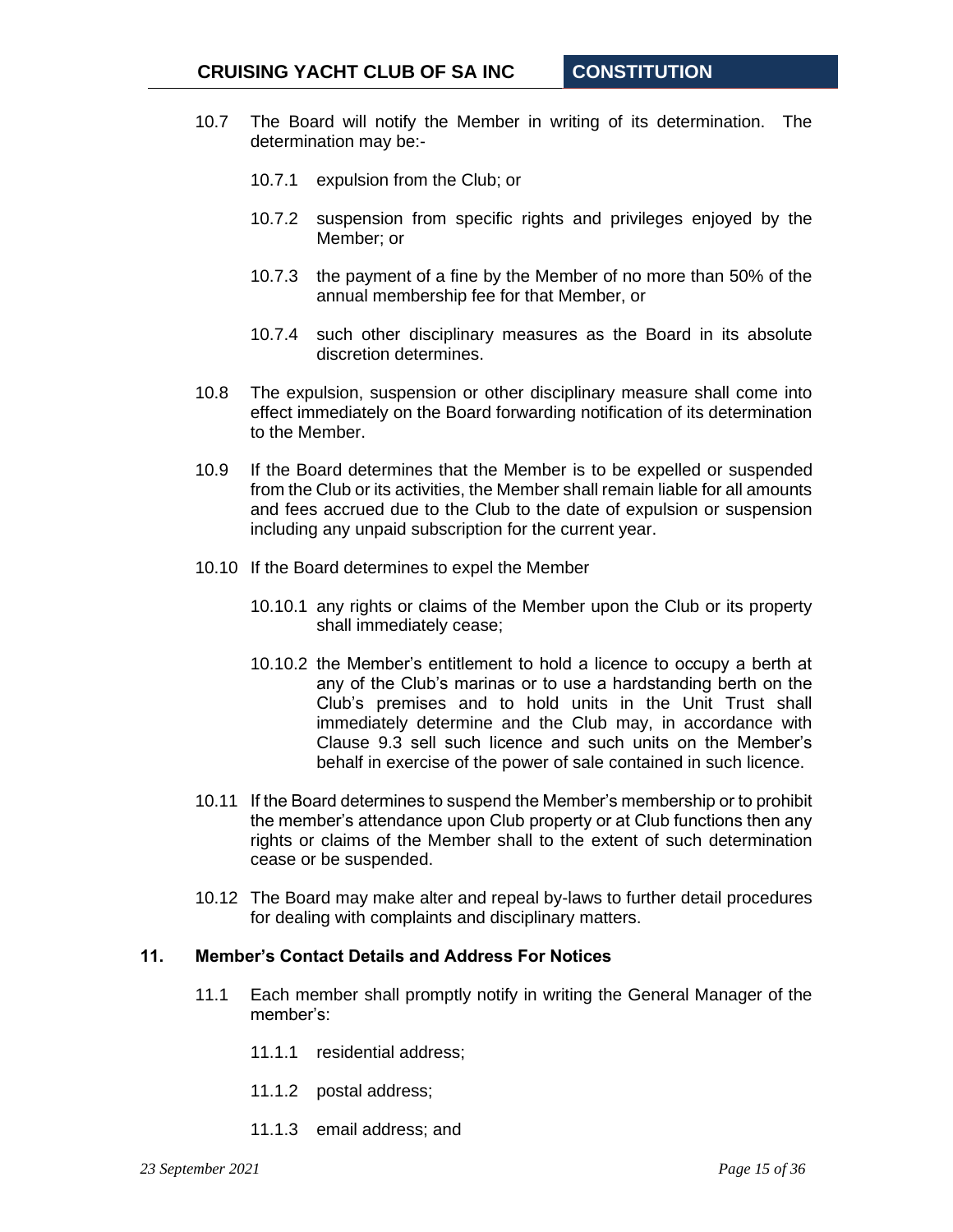11.1.4 any other address or contact details as may be requested by the General Manager from time to time,

together with any changes to those addresses.

- 11.2 All notices required by this document or any by-law to be sent or given to a member shall be deemed to have been duly sent or given to the member if:
	- 11.2.1 sent to either the postal or email address last notified by the member to the General Manager;
	- 11.2.2 delivered by hand to the member (if an individual); or
	- 11.2.3 sent by post or delivered to the registered office of the member (if a body corporate)."

#### <span id="page-15-0"></span>**12. Bankruptcy & Insolvency & Criminal Conduct of Members**

- <span id="page-15-1"></span>12.1 If any member:
	- 12.1.1 becomes an insolvent under administration within the meaning of the *Corporations Act 2001* (Cth);
	- 12.1.2 is deregistered, suffers the appointment of a provisional liquidator, suffers the appointment of a controller over any of its assets, becomes a Chapter 5 body corporate, or is the subject of a statutory demand not withdrawn, stayed or dismissed within 14 days (all within the meaning of *the Corporations Act 2001* (Cth)); or
	- 12.1.3 is convicted of an offence involving criminal conduct and the penalty actually imposed for the offence is a term of imprisonment of at least two (2) years (irrespective of whether the custodial sentence is suspended) and all avenues of appeal have been exhausted,

the member must promptly notify the Board of the same.

- 12.2 The member's rights and privileges shall immediately be suspended upon the occurrence of an event listed in Clause [12.1](#page-15-1) (irrespective of whether the member has notified the Board of the relevant event) and the member shall be liable to be expelled as a member by a resolution of the Board provided that:
	- 12.2.1 at least two (2) weeks before the meeting at which such resolution is passed, the member has been given a notice of the meeting and the intended resolution for the member's expulsion; and
	- 12.2.2 the member (or their authorised representative) shall at such meeting and before the passing of such resolution have had an opportunity to give oral or written submissions to the Board any explanation or defence the member thinks fit.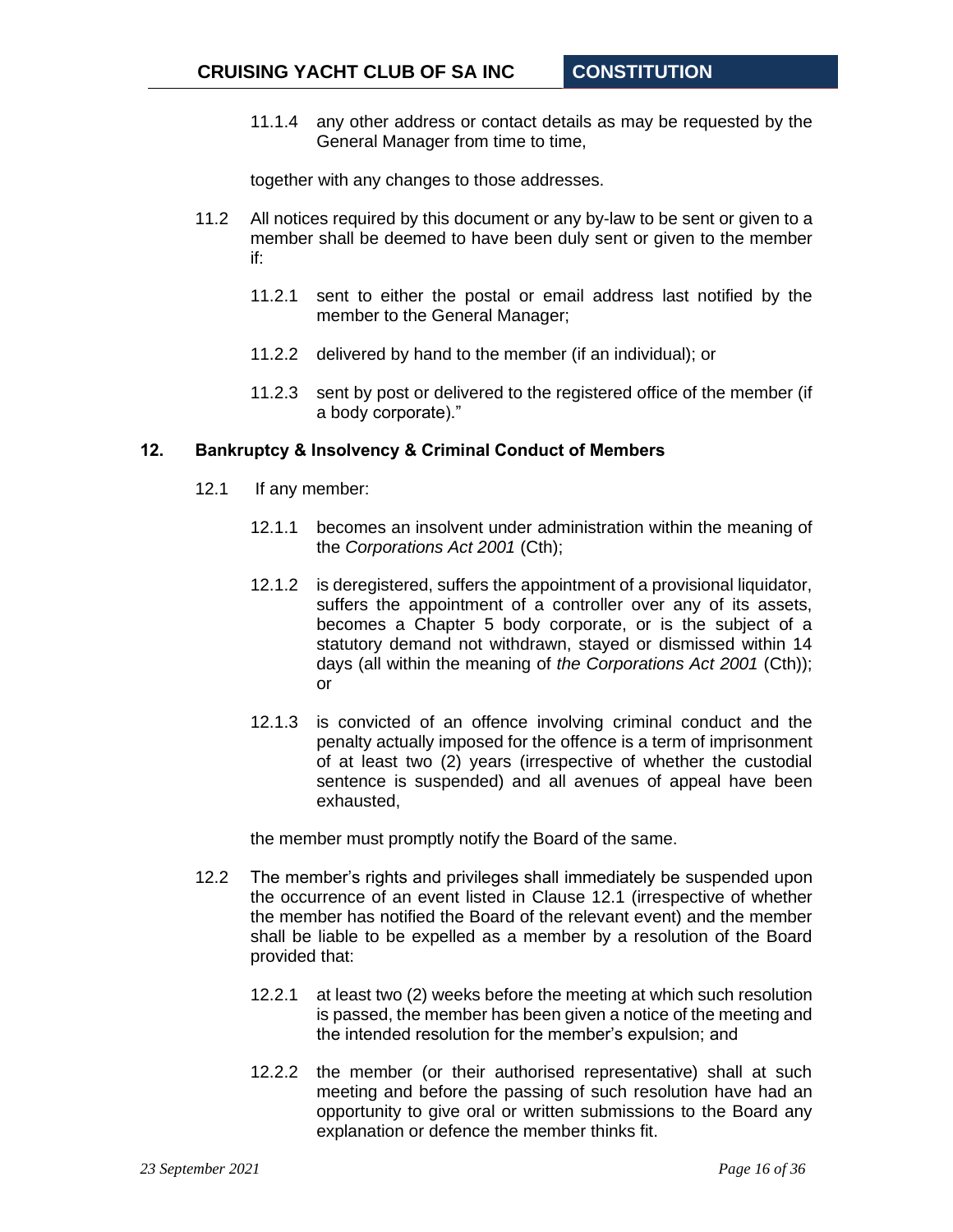- 12.3 If the Board determines to expel the member:
	- 12.3.1 the member shall remain liable for all the amounts and fees accrued to the Club to the date of expulsion, including unpaid subscriptions for the current year;
	- 12.3.2 any rights or claims of the member upon the Club or its property shall immediately cease;
	- 12.3.3 the member's entitlement to hold a licence to occupy a berth at any of the Club's marinas or to use a hardstanding berth on the Club's premises and to hold units in the Unit Trust shall immediately determine and the Club may, in accordance with either Clause [9.3](#page-11-2) or Clause [9.4](#page-11-3) sell such licence and such units on the Member's behalf in exercise of the power of sale contained in such licence, as if the member had retired or died.

# <span id="page-16-0"></span>**PART THREE - MANAGEMENT**

#### <span id="page-16-3"></span><span id="page-16-1"></span>13. **Management**

- 13.1 The Club shall be managed by a Board of Management (in this document called "the Board") of seven members (in this document called "Board Members") who shall:
	- 13.1.1 be Senior Members of Club;
	- 13.1.2 be elected at the Annual General Meeting; and
	- 13.1.3 hold office until the next succeeding Annual General Meeting.
- 13.2 The Board shall have in addition to the powers specifically conferred on it by this document:
	- 13.2.1 control of the finances of the Club;
	- 13.2.2 power to engage, control and dismiss the Club's employees; and
	- 13.2.3 all the administrative powers required to properly carry out the Club's objects in accordance with this document.

#### <span id="page-16-2"></span>**14. Election of the Board**

#### **14.1 Board Members Retire Annually**

All Board Members shall retire at the Annual General Meeting each year effective as at the conclusion of such meeting but shall be eligible for reelection.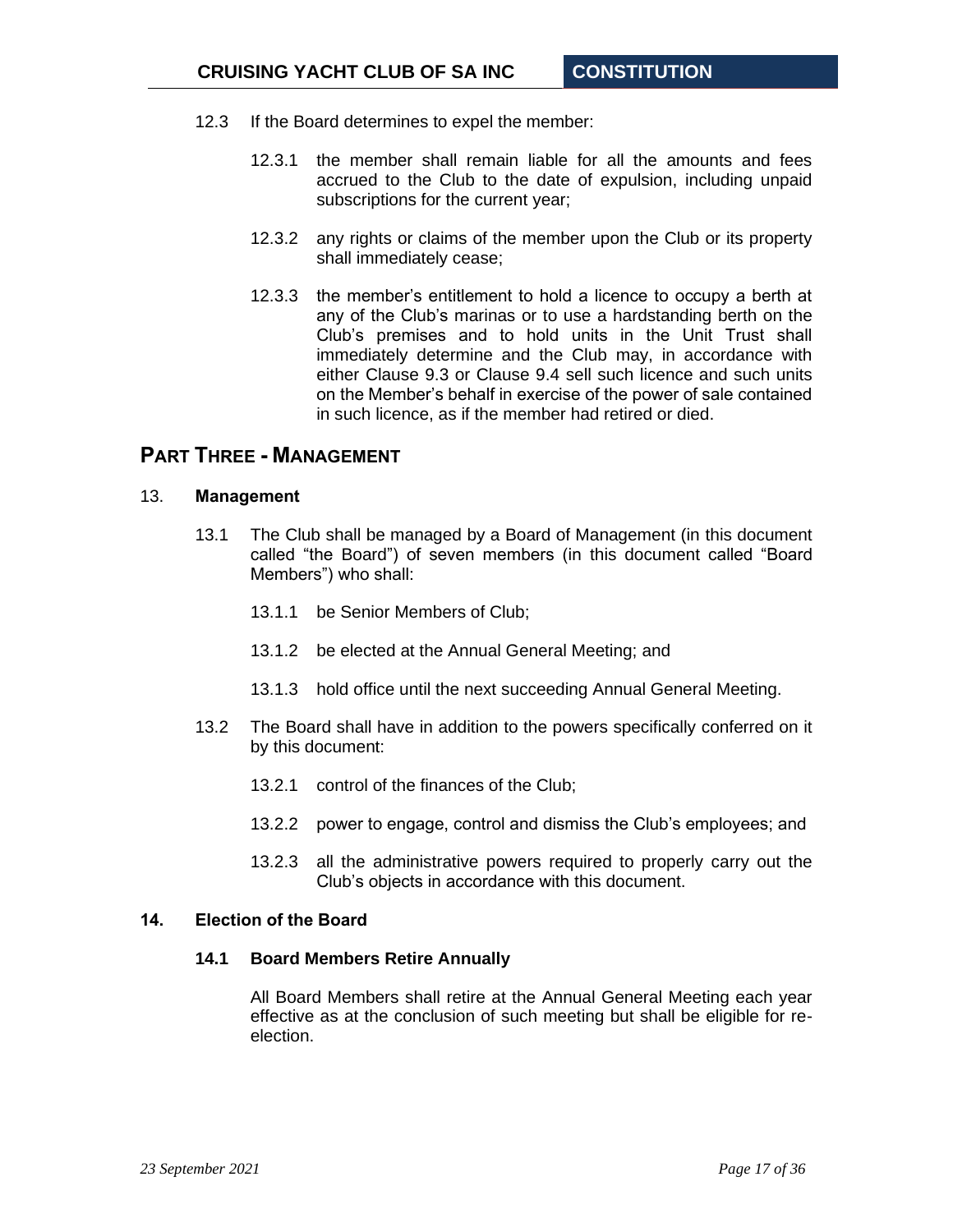## **14.2 Nomination**

- 14.2.1 All Candidates for election to the Board shall deliver their written nomination to the General Manager not less than twenty eight (28) days before the date on which the Annual General Meeting is to be held.
- 14.2.2 In this Clause [14](#page-16-2) the expression "Candidate" shall mean a financial Senior Member who has been nominated in writing by a financial Senior Member (other than the Candidate), whose nomination has been seconded by another financial Senior Member (other than the Candidate) and who has verified in writing his or her acceptance of the nomination.

## <span id="page-17-0"></span>**14.3 Election of Board by Electronic Vote (EVote)**

- 14.3.1 If there are more candidates than there are vacancies to be filled, the Board may determine that the election of the Board shall occur wholly and exclusively by EVote and that all members entitled to vote in that election shall only be entitled to cast their vote by EVote (in lieu of a physical ballot paper).
- <span id="page-17-1"></span>14.3.2 If the Board determines that the election of the Board is to be undertaken by EVote in accordance with Clause [14.3.1:](#page-17-0)
	- (a) the Board shall determine the method and process by which members can cast their vote by EVote (including procedures as to the form, timing and manner of giving an EVote) in order for that vote to be valid and formal in the election;
	- (b) the Board shall ensure the anonymity of the members in casting their EVote (other than to the Auditor if required) and may consult with the Auditor as required in relation to the method and process of the EVote;
	- (c) information and choices appearing in the EVote shall be similar in substance as if the vote had been conducted by physical ballot paper;
	- (d) members shall have the same number of votes under their EVote as if the vote had been conducted by physical ballot paper;
	- (e) if the election by EVote is to be conducted by poll each member entitled to vote in the election shall have the same number of votes under their EVote as if the vote had been required to be conducted under Clause [14.5](#page-19-0) (ie. Senior Members May Require Election By Poll);
	- (f) the General Manager shall within twenty-one (21) days of the closure of the nominations notify all members entitled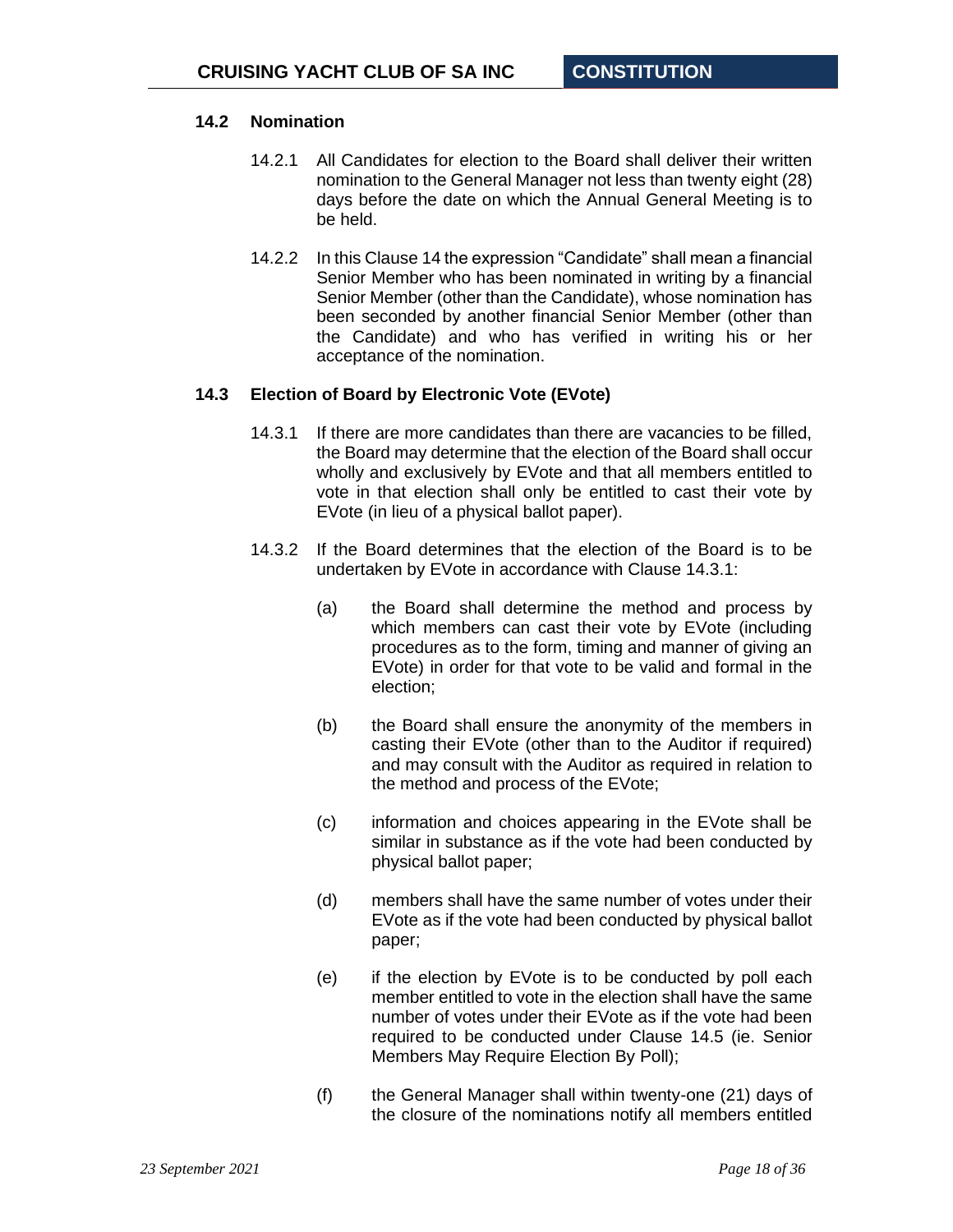to vote in the election all such information and instructions as may be necessary to enable those members to cast a valid and formal EVote in the election (in lieu of Clause [14.4.1](#page-18-0) (i.e. General Manager to Send Ballot Papers));

- (g) at 12.00 noon on the day appointed for the Annual General Meeting, the casting of votes by EVote shall be ceased and the number of votes for each candidate shall be counted in accordance with Clause 14.10;
- (h) the General Manager shall report the final results and count of the EVote to the President or Chairperson of the Annual General Meeting at the appropriate time in that meeting;
- (i) the General Manager shall ensure that the EVote records and any audit trail of the same in relation to the election shall be retained for not less than one calendar month after the election result is announced at the Annual General Meeting and thereafter may be destroyed;
- (j) within three (3) business days of the conclusion of an AGM, the General Manager shall make available to any Senior Member who requests it all available details of the vote count, excluding anything that would contravene Clause [14.3.2\(b\);](#page-17-1) and
- (k) the provisions of Clause [14.4](#page-18-1) (i.e. General Manager to Send Ballot Papers), Clause [14.7](#page-20-0) (i.e. Member to Complete Ballot Paper and Send to Auditor), Clause [14.8](#page-20-1) (i.e. Verification of Votes), Clause [14.9](#page-21-0) (i.e. Counting of Votes) and Clause [14.11](#page-23-1) (i.e. Recount of Votes) are all suspended.
- 14.3.3 If a member casts a valid and formal EVote in the election of the Board:
	- (a) the EVote has the same effect as if the member has cast a valid and formal 'Ballot Paper' in the election at the Annual General Meeting; and
	- (b) the member may not subsequently withdraw their EVote once received by the Club.

## <span id="page-18-0"></span>**14.4 General Manager to Send Ballot Papers**

<span id="page-18-1"></span>14.4.1 If there are more candidates than there are vacancies to be filled, the General Manager shall within twenty-one (21) days of the closure of nominations post to every Senior Member a ballot paper together with an envelope marked "Ballot Paper".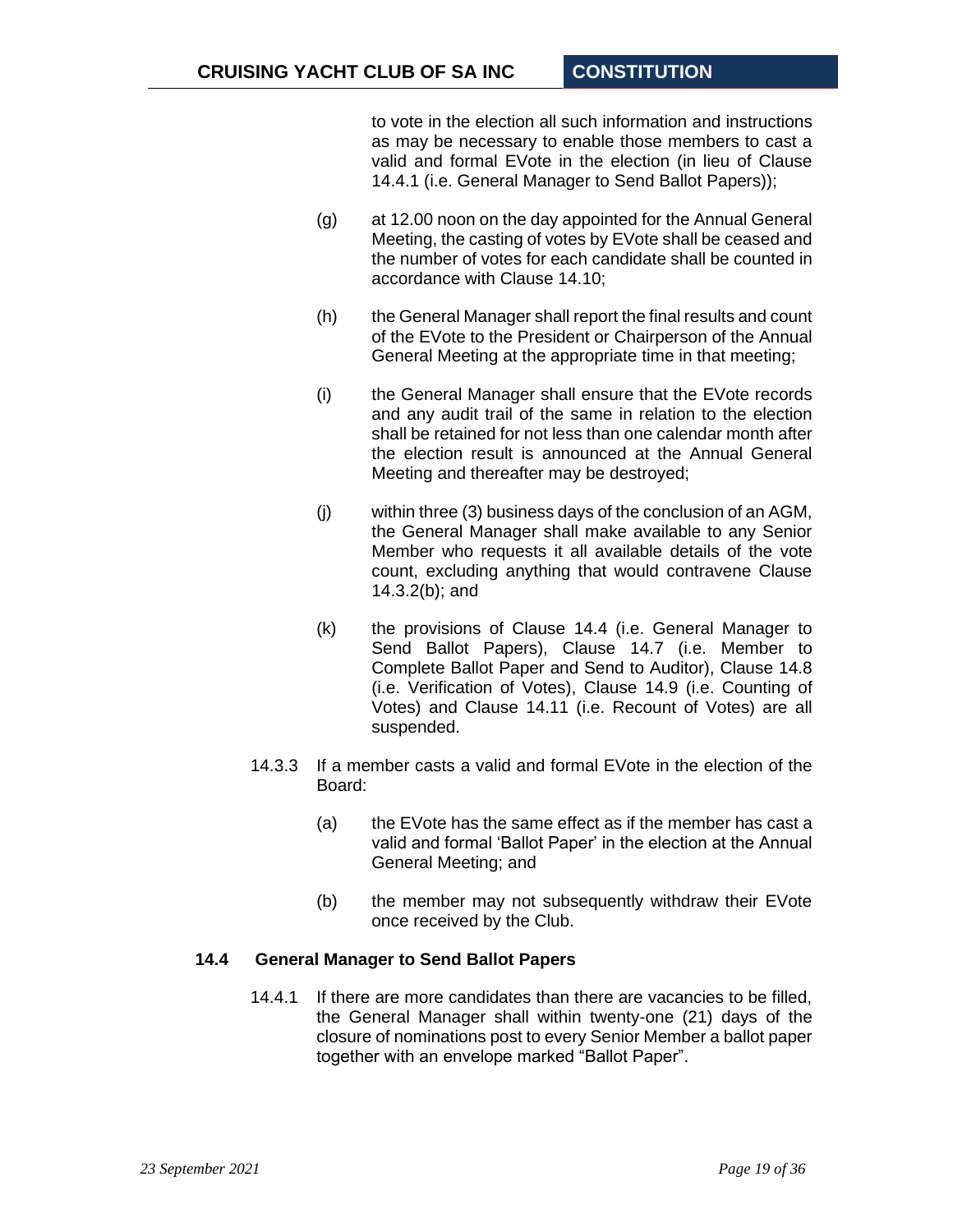- 14.4.2 Each ballot paper shall contain the full names of the candidates in alphabetical order and every ballot paper shall be initialled by the General Manager.
- 14.4.3 The envelope marked "Ballot Paper" shall contain a detachable counterfoil slip on which there is space for inserting the member's name, the member's address and the member's signature.
- 14.4.4 In the event of a poll the envelope marked "Ballot Paper" shall in addition to the detachable counterfoil slip contain a space for inserting the number of units which the Senior Member (or the Berth Licensee for which that Senior Member is the Sponsoring Senior Member) holds in the Cruising Yacht Club of South Australia Unit Trust (in this document called "the Unit Trust").

#### <span id="page-19-0"></span>**14.5 Senior Members May Require Election by Poll**

- 14.5.1 The General Manager shall within four (4) days of the closure of nominations notify all members entitled to vote in the election that an Election is to be held and the process for requesting, if required, that it be held by Poll.
- 14.5.2 The election shall be conducted by poll if, within seven (7) days after such notification at least ten (10) financial Senior Members so require by written notice delivered to the General Manager.
- 14.5.3 Such an election shall be conducted in accordance with this document but otherwise in such manner as the President directs.

#### <span id="page-19-1"></span>**14.6 Senior Members Voting Entitlement**

- 14.6.1 Every Senior Member shall be entitled to vote by marking in the squares opposite the names of the candidates the numbers 1,2,3 etc. up to the number of candidates appearing on the ballot paper. If the election is not being conducted by a poll each Senior Member shall have one vote for each Candidate voted for by that Member.
- 14.6.2 On a poll pursuant to Clause [14.5](#page-19-0) each Senior Member shall have for each candidate for whom that member votes one vote for each unit in the Unit Trust of which that member is the Registered Holder.
- 14.6.3 On a poll the Sponsoring Senior Member of a Berth Licensee shall have, for each candidate for whom that Senior Member votes pursuant to Clause [14.5,](#page-19-0) one vote for each unit in the Unit Trust of which the Berth Licensee is the Registered Holder. The Berth Licensee Member shall not have any vote in its own right.
- 14.6.4 On a poll the number of units in the Unit Trust held by each Registered Holder shall be determined as at the date on which Ballot Papers are sent or, in the case of an EVote, the date on which the EVote instructions are sent.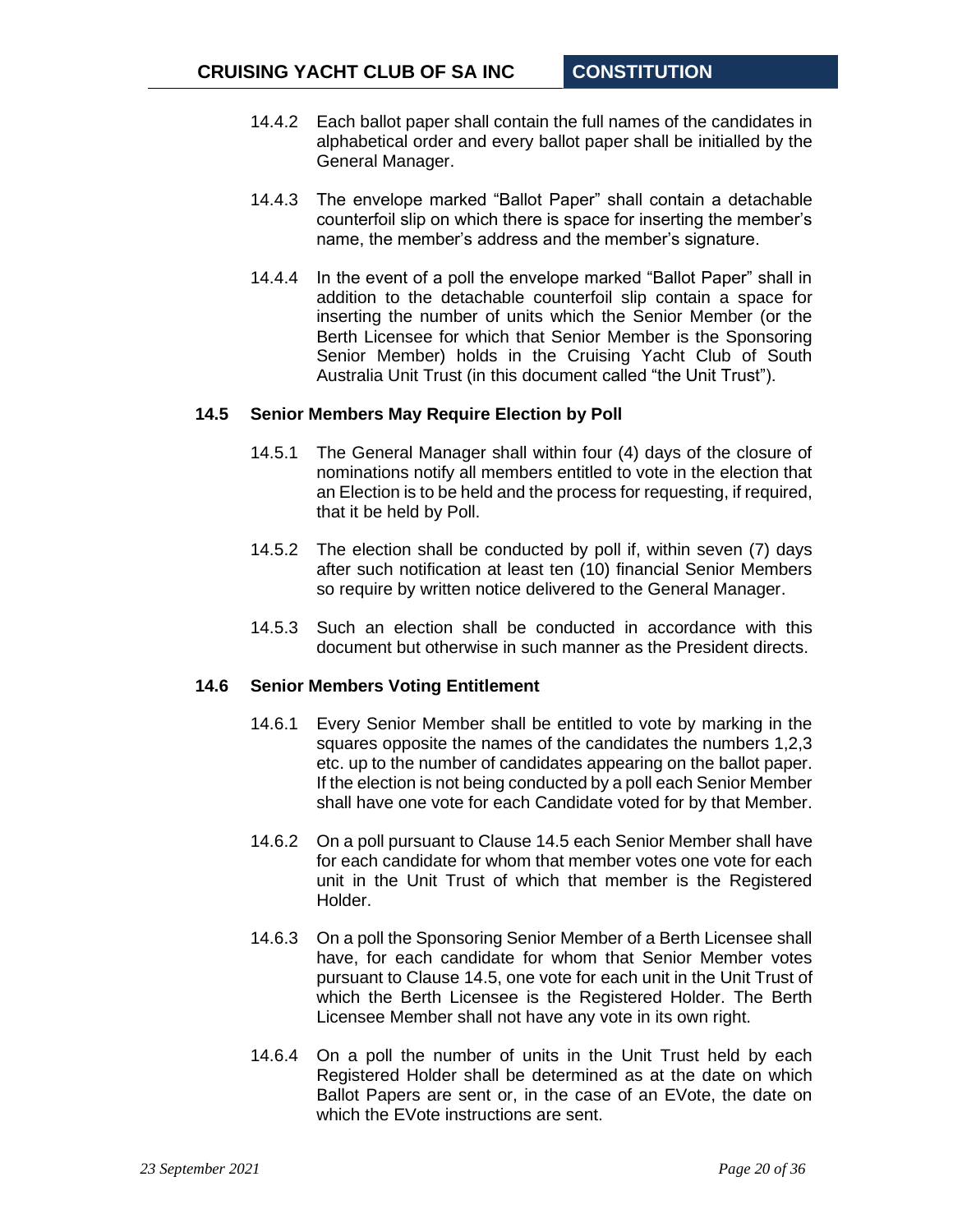## <span id="page-20-0"></span>**14.7 Member to Complete Ballot Paper and Send to Auditor**

- 14.7.1 Completed ballot papers must be placed in the envelope marked "Ballot Paper" provided for that purpose.
- 14.7.2 The Member shall write on the detachable counterfoil slip of the envelope marked "Ballot Paper" the Member's name, the Member's address and the Member's signature.
- 14.7.3 If the ballot is conducted as a poll, the Member shall write the number of units which the Member and any Berth Licensee for which the Member is the Sponsoring Senior Member hold in the Unit Trust on both the envelope marked "Ballot Paper" and on the said detachable counterfoil slip.

Ballot papers shall either:

- (a) be posted so as to reach the Auditor before 12.00 noon on the day appointed for the Annual General Meeting, or
- (b) be placed prior to that hour in a ballot box provided by the Auditor for that purpose at the Auditor's office during the fourteen (14) days preceding the Annual General Meeting.

On receipt through the post of any envelope marked "Ballot Paper" the Auditor shall place the same unopened in the ballot box.

14.7.4 In this Clause [14](#page-16-2) the expression "Auditor" means the Auditor appointed pursuant to Clause [32](#page-31-2) of this document.

#### <span id="page-20-1"></span>**14.8 Verification of Votes**

- 14.8.1 After 12.00 noon on the day appointed for the Annual General Meeting, the Auditor shall open the ballot box and remove the envelopes it contains.
- 14.8.2 If the ballot is not by poll, the Auditor shall check the detachable counterfoil slip against the list of Senior Members and on being satisfied that the vote is that of a financial Senior Member shall detach the counterfoil slip.
- 14.8.3 If the ballot is by poll the auditor shall check the detachable counterfoil slip against the list of Senior Members and shall check the number of units shown on both the Ballot Paper envelope and on the detachable counterfoil slip against the list of units held by Members in the Unit Trust, and on being satisfied that;-
	- (a) the vote is that of a financial Senior Member, and
	- (b) the number of units shown on the Ballot Paper envelope is correct

the Auditor shall detach the counterfoil slip.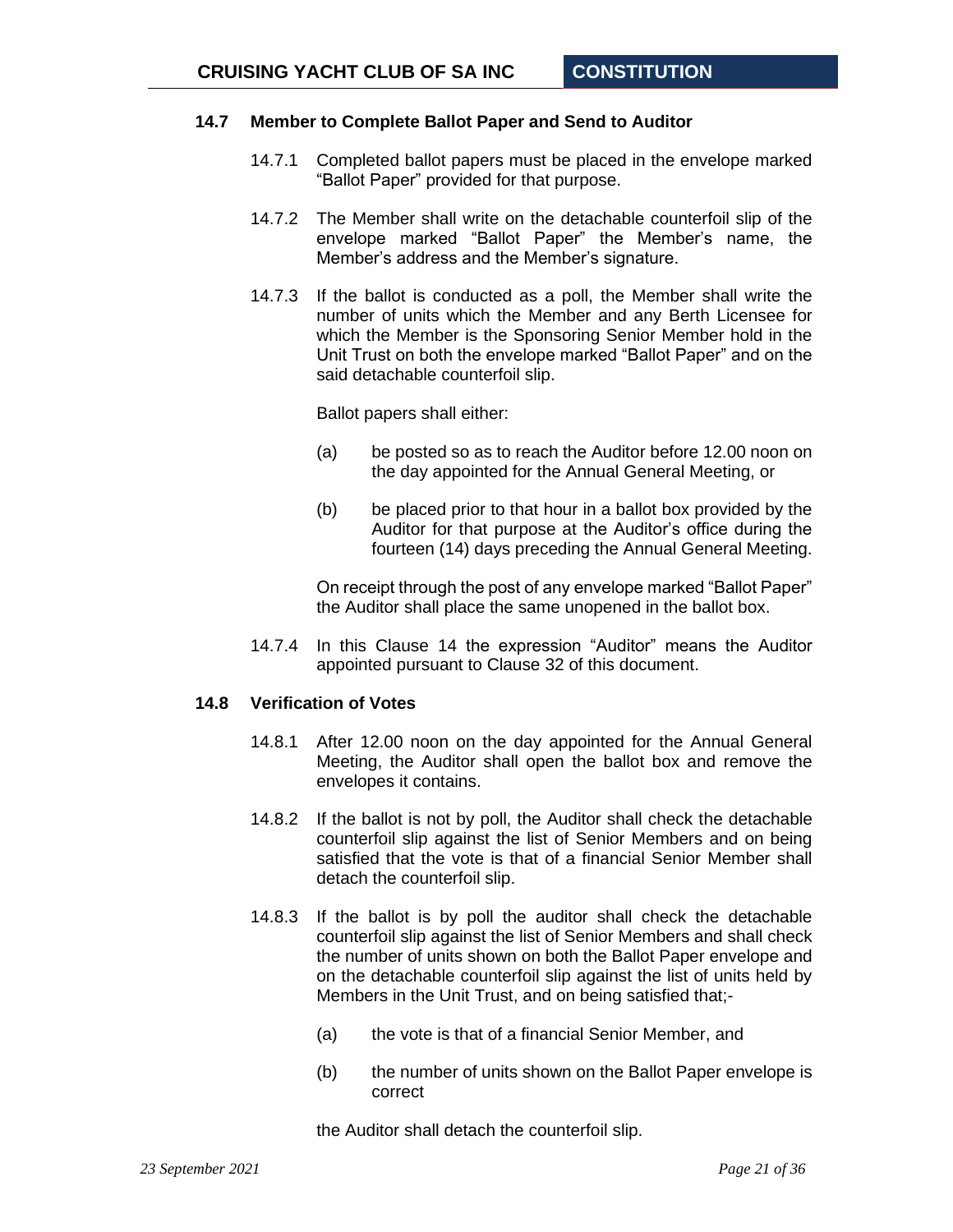14.8.4 The envelopes shall then be thoroughly mixed before they are opened.

#### <span id="page-21-0"></span>**14.9 Counting of Votes**

- 14.9.1 If the ballot is not by poll, the ballot papers shall immediately be counted in accordance with Clause 14.10 by the Auditor who shall report the result of the count to the President or Chairperson of the meeting.
- 14.9.2 If the ballot is by poll, the Auditor shall on opening any "Ballot Paper" envelopes mark on the ballot paper the number of units written on the Ballot Paper envelope containing the ballot paper, and the number of votes for each candidate shall then be counted in accordance with Clause 14.10 by the Auditor who shall report the result of the count to the President or Chairperson of the meeting.
- 14.9.3 The Auditor shall use such assistance from his or her staff as the Auditor considers appropriate.
- 14.9.4 The Auditor shall retain all ballot papers received by him for not less than one calendar month after the election result is announced at the Annual General Meeting.

#### **14.10 Vote Counting System**

- 14.10.1 The voting system shall be the standard preferential system as detailed in this Clause 14.10.
- 14.10.2 A candidate must poll an absolute majority (that is, at least 50% plus one), of all formal votes to be elected.
- <span id="page-21-1"></span>14.10.3 The successful candidates shall be determined by observing the procedure set out below.
	- (a) If, after all first preference votes have been counted, no candidate has obtained an absolute majority of all formal votes, then the candidate with the fewest number of first preference votes is excluded. That excluded candidate's second preference votes are then distributed to the remaining candidates.
	- (b) If after that exclusion no candidate has obtained an absolute majority of formal votes, the next remaining candidate with the fewest votes is excluded and all of the candidate's votes (i.e. first preference votes plus those votes received from the first excluded candidate) are distributed to the remaining candidates.
	- (c) The above process is continued until one candidate obtains an absolute majority of formal votes and is elected.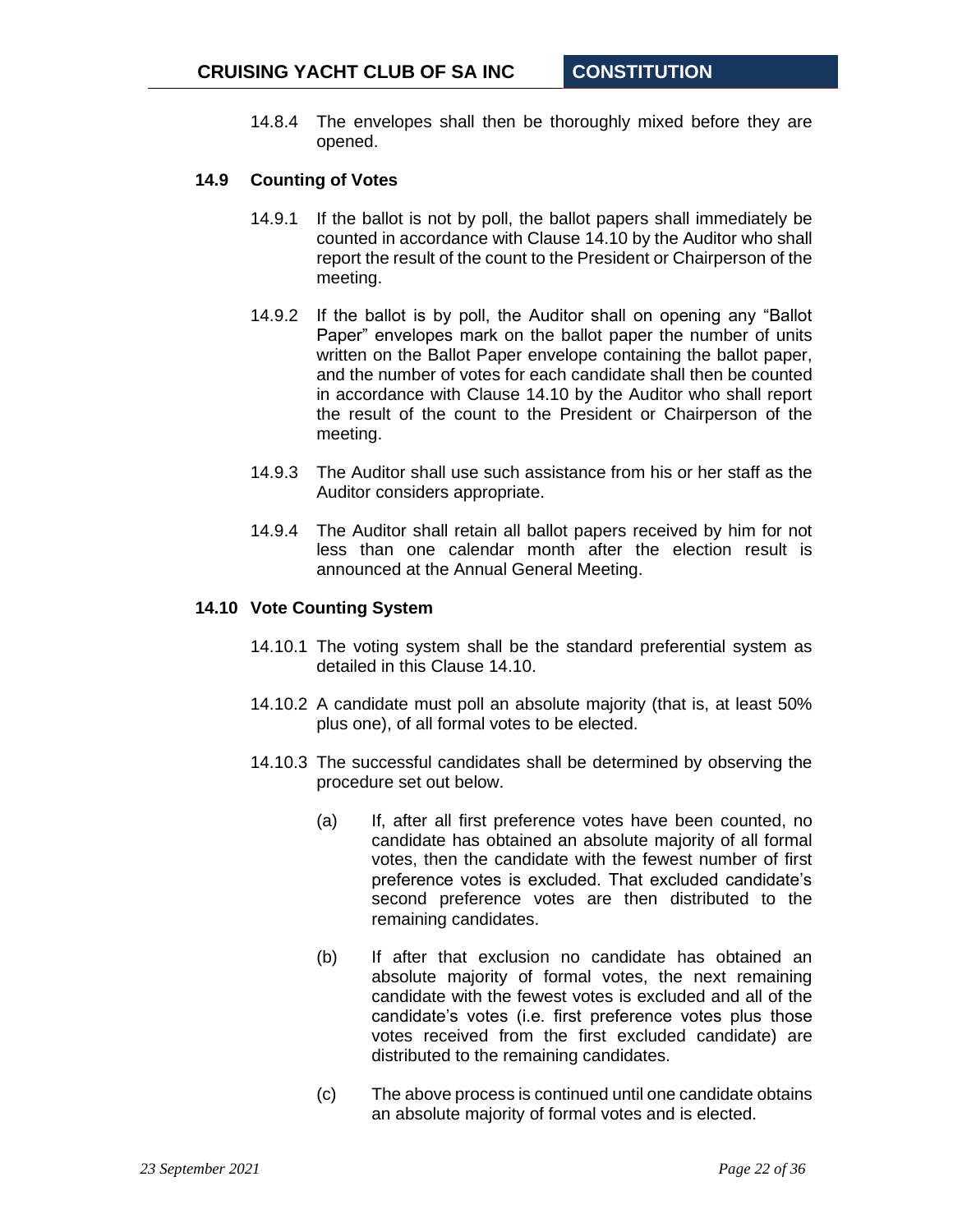- (d) If at any exclusion, the next available preference is for a previously excluded candidate, then that preference is disregarded, and the vote is distributed to the continuing candidate for whom the next available preference is shown.
- (e) When the first candidate is elected all ballot papers are sorted back to first preference votes. Then, all ballot papers containing a first preference vote for the first elected candidate are distributed to the remaining candidates according to the second preference vote on each of them and the votes added to the number of first preference votes held by the candidate. A candidate who has obtained an absolute majority of votes is shown in the count as the second successful candidate.
- (f) If no candidate has then received an absolute majority the candidate with the fewest votes is excluded and that candidate's votes (first preference and those received from the previously elected candidate) are distributed to the next available preference among the remaining candidates. If after that exclusion no candidate has obtained an absolute majority of formal votes, the next remaining candidate with the fewest votes is excluded and all of his/her votes (i.e. first preference votes plus those votes received from the elected and excluded candidates) are distributed to the remaining candidates according to the next available preference. This process is continued until a candidate has obtained an absolute majority of votes remaining in the count. This candidate is the second elected.
- (g) After the first and second candidates have been elected all ballot papers are sorted back to first preference votes. The ballot papers containing the first preference votes of the two elected candidates are sorted to the next available preference and are distributed among the remaining nonelected candidates. A candidate who has obtained an absolute majority of votes remaining in the count shall be the third successful candidate.
- (h) If no candidate has then received an absolute majority, the candidate with the fewest votes is excluded and that candidate's votes (first preference and those received from the previously elected candidates) are distributed to the next available preference among the remaining candidates. The process mentioned in sub-paragraph (f) of this Clause [14.10.3](#page-21-1) is continued until a candidate has obtained an absolute majority of votes remaining in the count. This candidate is the third elected.
- (i) The above process is repeated until the required number of candidates have been elected.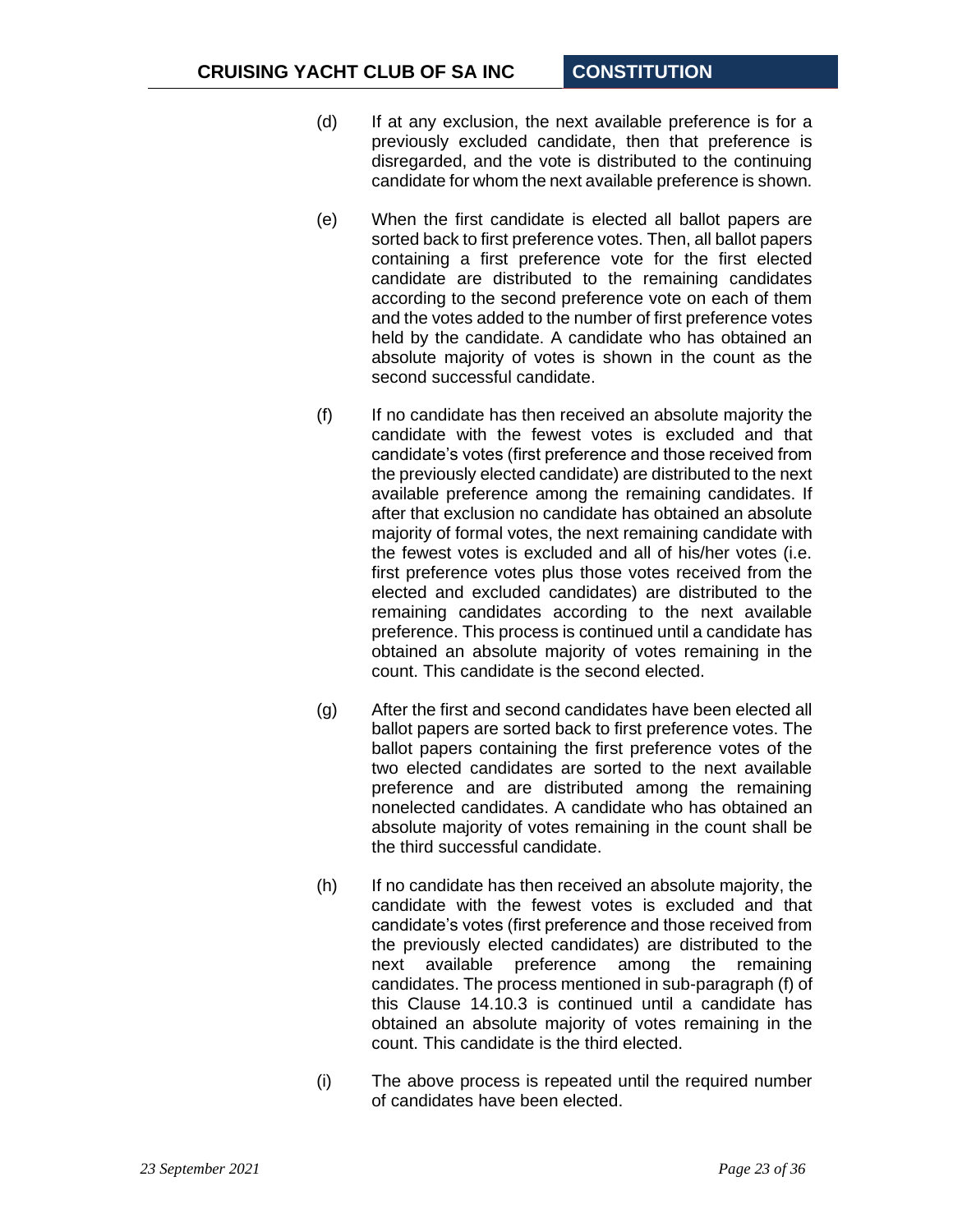- (j) A ballot paper shall be informal if marked other than in accordance with Clause [14.6.1.](#page-19-1)
- 14.10.4 If, at any point while observing the procedure set out in Clause [14.10.3,](#page-21-1) two or more candidates receive an equal number of votes:
	- (a) The candidate with the most votes from the immediately previous round shall be considered to have the most votes.
	- (b) If any candidates are still considered to have an equal number of votes, each such candidate's votes from the next preceding round shall be used to break the draw or, failing that, from the round preceding that until all rounds have been exhausted.
	- (c) If any candidates are still considered to have an equal number of votes, the candidate considered to have the most votes shall be determined by lot.

## <span id="page-23-1"></span>**14.11 Recount of Votes**

- 14.11.1 A candidate who is unsuccessful at an election may apply to the President for a recount within 14 days after the result of the election is announced at the Annual General Meeting by lodging with the General Manager a written notice to that effect.
- 14.11.2 Upon receipt of such a notice from an unsuccessful candidate, the President shall immediately appoint two scrutineers who shall obtain all ballot papers from the Auditor, who shall recount the ballot papers and shall certify in writing the result of the recount to the President. The result so certified by the scrutineers shall be final and binding on all Members.

#### <span id="page-23-0"></span>**15. The Board**

- 15.1 As soon as practicable after each Annual General Meeting the Board shall elect from its members a President who shall take the chair at Board meetings, at general meetings of the Club and of marina berth licensees. The President shall hold office until the conclusion of the next succeeding Annual General Meeting but shall be eligible for re-election.
- 15.2 As soon as practicable after each Annual General Meeting the Board may elect from its members a Deputy President (who shall act for the President in the absence of the President) and a Treasurer both of whom shall hold office until the conclusion of the next succeeding Annual General Meeting but shall be eligible for re-election. The General Manager and all Board Members will act as Seal Holders of the Club.
- 15.3 The Board shall hold meetings at least once in every three (3) months at such time and place as it from time to time determines, but any two (2) Board Members may call for a Board meeting at any time by giving written notice signed by each of the members convening the meeting to the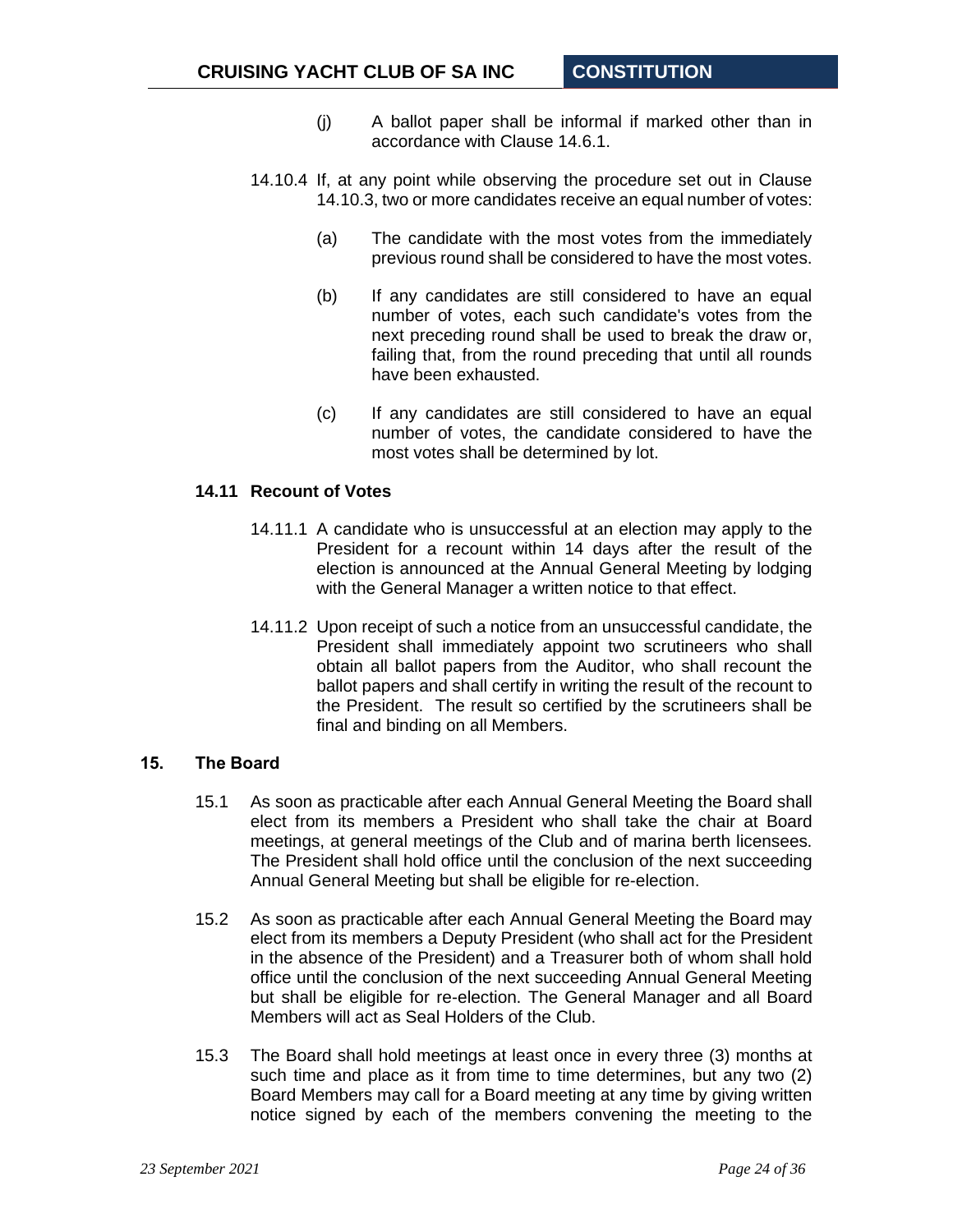General Manager who shall forthwith convene a Board meeting at such time and place as may be convenient, but not more than one (1) calendar month after the date upon which he receives the said notice.

- 15.4 The Board may meet together either in person or (provided that all persons participating in the meeting are able to hear and be heard by all other participants) by telephone or other form of instantaneous communication for the dispatch of business and adjourn and otherwise regulate their meetings and proceedings as they think fit. Any person not present in person at any meeting, but participating in the meeting will be deemed for the purpose of this document to be present at that meeting.
- 15.5 Four (4) Board Members shall constitute a quorum.
- 15.6 If votes at a meeting of the Board are equal, the President or Chairperson of the meeting shall have a second or casting vote.
- 15.7 The General Manager or some other person appointed by the Board shall keep and enter minutes of all resolutions and proceedings of the Board in a book kept by him for that purpose.
- 15.8 If there is a casual vacancy in the office of a Board Member;-
	- 15.8.1 Between the holding of the Annual General Meeting in any year and the first day of June in the following year the Board may within one (1) month after such vacancy occurs appoint a Senior Member to fill such casual vacancy, who shall hold office until the conclusion of the next Annual General Meeting.
	- 15.8.2 on or after the 1st day of June in any year and before the holding of the Annual General Meeting in that year then the office may be left vacant until the conclusion of the next Annual General Meeting or the Board may appoint a Senior Member to fill such casual vacancy who shall hold office until the conclusion of the next Annual General Meeting"
- 15.9 Within one (1) month after there is a casual vacancy in the office of President, Treasurer or Seal Holder, the Board shall elect one of its members to fill such casual vacancy until the conclusion of the next Annual General Meeting.
- 15.10 The Board may from time to time appoint and disband committees to manage and administer such of the affairs and business of the Club as it thinks fit.
- 15.11 A resolution in writing signed by all the Board Members who are then in Australia and are eligible to vote on the resolution (being at least a quorum) is as valid and effectual as if it had been passed at a meeting of the Board held at the time when the written resolution was signed by the last eligible Board Member to sign it. A written resolution may consist of several documents in like form, each signed by one or more Board Members.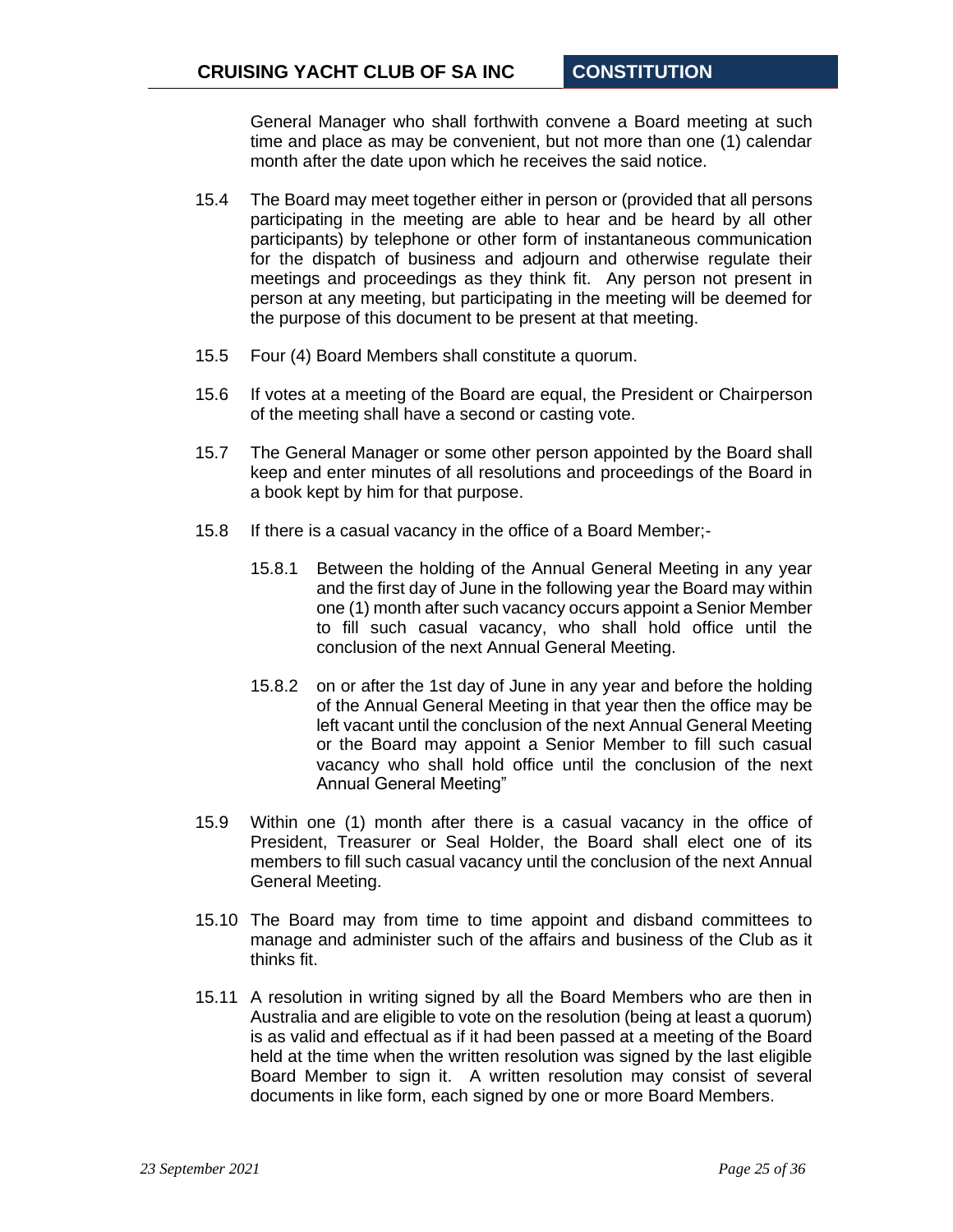## <span id="page-25-0"></span>**16. General Manager**

- 16.1 The Board shall appoint a General Manager who shall have such duties, responsibilities, obligations and privileges as the Board from time to time determines.
- 16.2 The Board may delegate to the General Manager such of its powers as the Board determines.

#### <span id="page-25-1"></span>**17. By Laws**

- 17.1 The Board may from time to time make, alter and repeal by-laws providing for and regulating the procedure for:
	- 17.1.1 the nomination and election of members;
	- 17.1.2 the use of the Club house and the Club's other facilities by members;
	- 17.1.3 the holding of regattas and sailing matches;
	- 17.1.4 the good conduct of the affairs of the Club,
	- 17.1.5 dealing with disciplinary matters; and
	- 17.1.6 the associations of the Club.
- 17.2 The by-laws shall, provided they are not inconsistent with this document, be binding on all members and be construed as part of this document until they are rescinded or varied by the Board.
- 17.3 The Board may make separate by-laws relating to the use of the Club's facilities at any of the properties occupied by the Club.

#### <span id="page-25-2"></span>**18. Club Funds**

- 18.1 The Treasurer shall keep the Club funds under the supervision of and in such place and manner as shall be determined by the Board.
- 18.2 The Board may expend the Club funds in such manner as it thinks fit in accordance with this document and the Club's objects.
- 18.3 No portion of the Club's funds shall be paid or disposed of by dividend, bonus or otherwise by way of profit to Club members but this document shall not prevent the payment in good faith of remuneration to any officer or employee of the Club or to any member thereof for services rendered to the Club or prevent the payment of interest on any money borrowed from a member.

## <span id="page-25-3"></span>**19. Club Accounts**

19.1 The financial year of the Club shall commence on the 1st day of June in each year and end on the 31st day of May next following.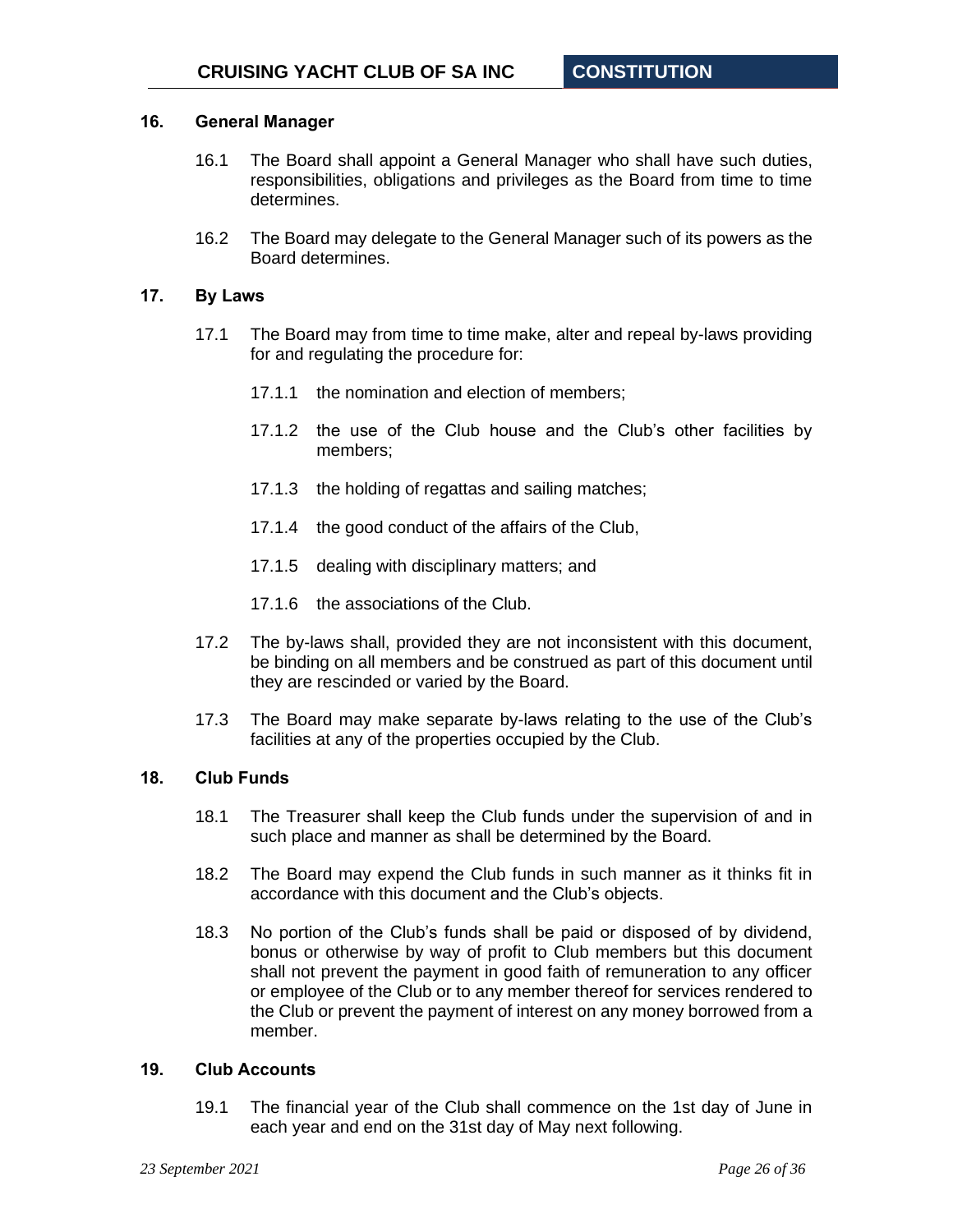- 19.2 The Board shall cause to be prepared in accordance with the requirements of the Act, audited and archived every year a statement of receipts and expenditure and a balance sheet made up to the 31st day of May.
- 19.3 Each above statement of receipts and expenditure and balance sheet (together with any other documents the Act requires be submitted to the members for the purposes of the next Annual General Meeting) shall be either:
	- 19.3.1 given to members in hard copy together with the notice convening the next Annual General Meeting; or
	- 19.3.2 (where a member has agreed for the Club to send notices of meeting electronically) given to that member as an electronic copy together with the notice convening the next Annual General Meeting; and / or
	- 19.3.3 accessible from the Club's website, and members advised of that fact (together with any user name or password required for access) with the notice convening the next Annual General Meeting.

#### <span id="page-26-0"></span>**20. Indemnity**

- 20.1 To the extent permitted by law, the Club shall indemnify every Board Member, every Flag Officer and every other officer of the Club and every officer of every Association of the Club against any liability incurred by them in such capacity
- 20.2 To the extent permitted by law, the Club shall indemnify every Board Member, every Flag Officer and every other officer of the Club and every officer of every Association of the Club against costs and any liability incurred by him in such capacity in defending any proceedings whether civil or criminal in which judgment is given in his favour or in which he is acquitted.

## <span id="page-26-1"></span>**21. Common Seal**

- 21.1 If and so long as the Act requires, the Club shall have a common seal on which shall be inserted the Club's name. The Club may have a common seal even when not required by the Act.
- 21.2 The Club may break alter and change the common seal from time to time.
- 21.3 The common seal shall
	- 21.3.1 not be affixed to any deed, instrument or other document without the Board's prior sanction.
	- 21.3.2 be affixed in the presence of any two (2) Seal Holders who shall countersign the deed, instrument or other document to which the seal is affixed.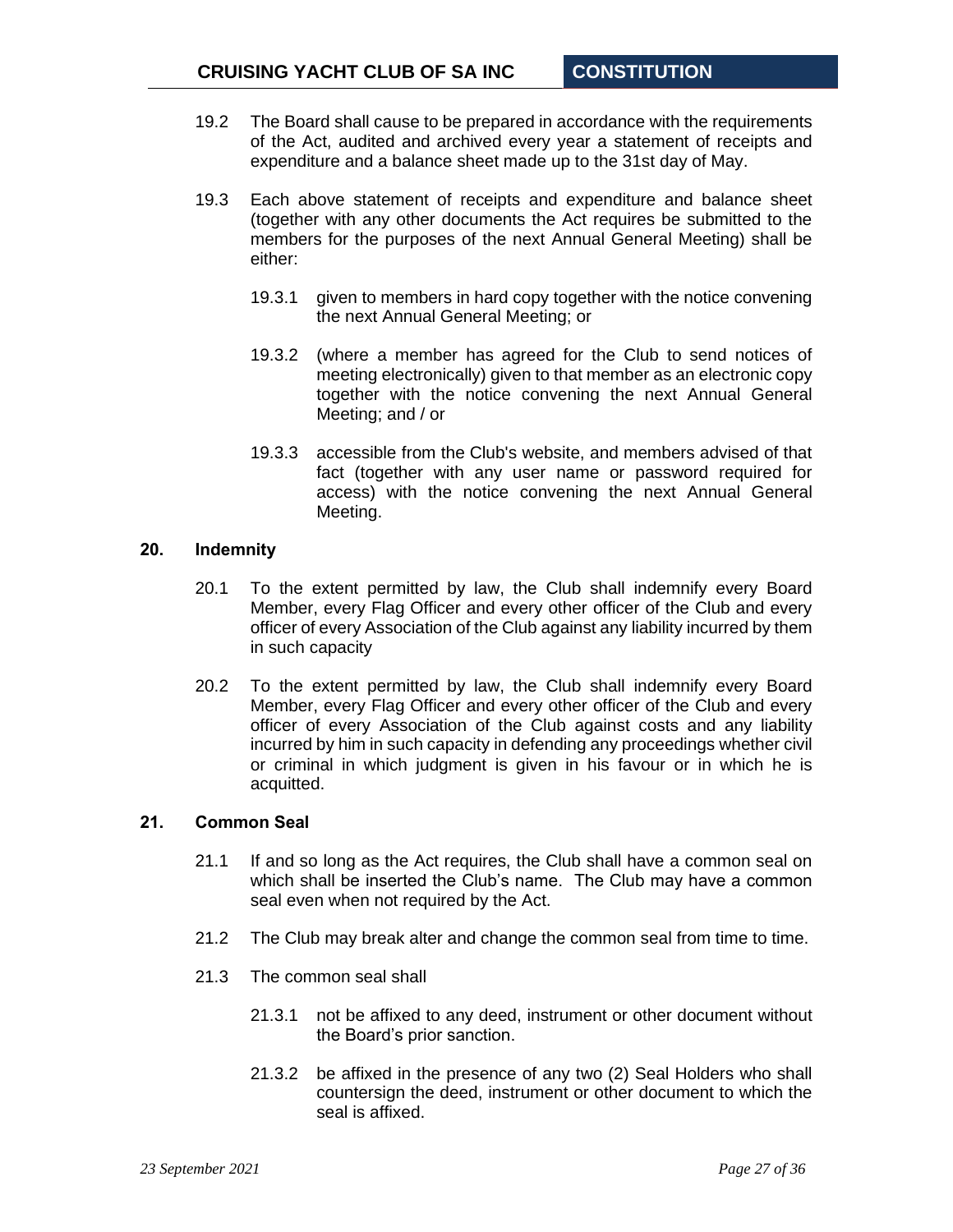21.4 A contract or other instrument of the Club may be made, varied or terminated under common seal or in any other way section 26 of the Act or any other law may permit.

# <span id="page-27-0"></span>**PART FOUR - MEETINGS**

## <span id="page-27-1"></span>**22. Annual General Meeting**

- 22.1 An Annual General Meeting shall be held on a day in September each year at a time and place determined by the Board.
- 22.2 The business of such meeting shall be:
	- 22.2.1 Receiving the reports of the Associations of the Club, the President and the Commodore;
	- 22.2.2 The consideration of the accounts;
	- 22.2.3 The election of members of the Board;
	- 22.2.4 The appointment of the auditors and the removal of the auditors (when such appointment and removal shall be required);
	- 22.2.5 Any other business determined by the Board; and
	- 22.2.6 any other business of which written notice (signed by at least two Senior Members) shall have been given to the General Manager not less than twenty-eight (28) days before the date of such meeting.

#### <span id="page-27-2"></span>**23. Extraordinary General Meeting**

- 23.1 The Board may at any time convene on Extraordinary General Meeting of the Club.
- 23.2 The Board shall on the written requisition of twenty (20) Senior Members stating the business for which it is required in the form of a motion, convene within a period of one calendar month an Extraordinary General Meeting for that specific purpose.

#### <span id="page-27-3"></span>**24. Notice of General Meetings**

- 24.1 The General Manager shall at least fourteen (14) days before any Annual General Meeting and at least twenty one (21) days before any Extraordinary General Meeting send to every member at his or her address in the Club books or lists a notice of such meeting stating the time when and the place where it will be held and the business that will be brought before it.
- 24.2 No business, other than business of a formal nature, shall be brought forward at any meeting unless notice of such business shall have been given in accordance with this document.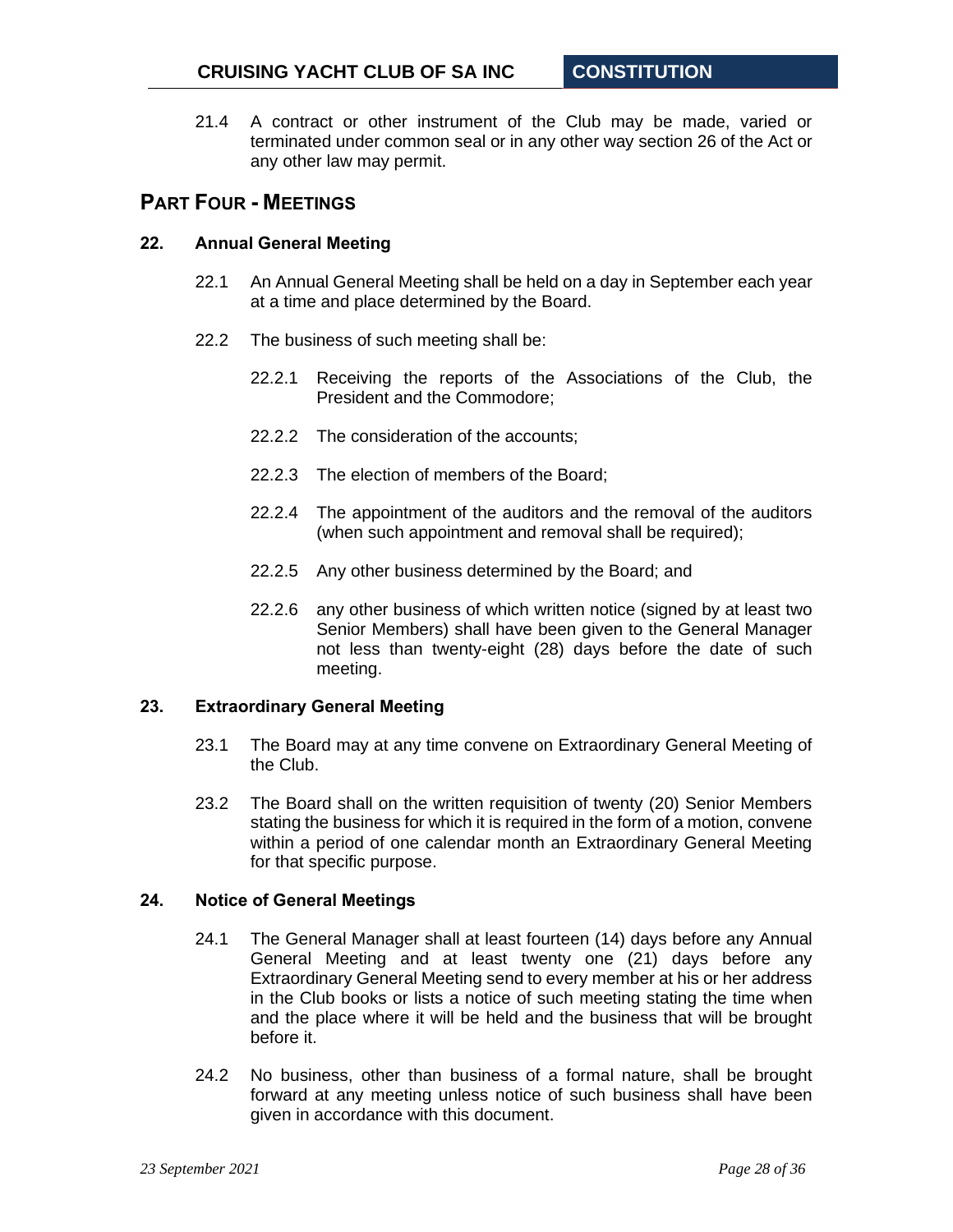24.3 The General Manager shall at least thirty-five (35) days before any Annual General Meeting inform members of the timing of the meeting and the requirements for lodging any other business and submitting nominations for election to the Board.

#### <span id="page-28-0"></span>**25. Quorum & Procedure at General Meetings**

- 25.1 To constitute a quorum at a general meeting at least 20 members entitled to vote at the meeting at the time notice of the meeting is given must be present in person.
- 25.2 At all meetings, the chair shall be taken by the President for the time being or in his absence, the Deputy President, or in his absence the Treasurer, or in his absence as otherwise determined by the meeting.
- 25.3 Every question, unless otherwise expressly provided by this document or the Act shall be decided by a majority of votes, and if there is an equality of votes, the Chairperson shall have a second or casting vote.
- 25.4 Every financial Senior Member shall have one (1) vote. A member entitled to vote and absent from the meeting may vote by proxy who shall be another financial Senior Member present at the meeting.
- 25.5 Written notice of the appointment of a proxy shall be given to the General Manager:-
	- 25.5.1 if the meeting shall commence after 5.00p.m. on any day, by 5.00p.m. on the day of the meeting for which the proxy is appointed.
	- 25.5.2 if the meeting shall commence at 5.00p.m. or before that time on any day, by 5.00p.m.on the day preceding the meeting for which the proxy is appointed.
- 25.6 Each proxy shall indicate the proxy giver's voting intention or specifically allow an undirected proxy.
- 25.7 Subject to any contrary express terms of an appointment, a proxy may vote at a general meeting:
	- 25.7.1 on any amendment moved to any proposed resolutions at the meeting, and on any motion that any proposed resolutions not be put or any similar motion; and
	- 25.7.2 on any procedural motion put to the meeting.

#### <span id="page-28-1"></span>**26. Chairperson's Declaration Decisive**

At any meeting unless a poll is demanded by ten (10) members entitled to vote a declaration by the Chairperson that a resolution has been carried or carried by a particular majority or lost or not carried by a particular majority shall be conclusive.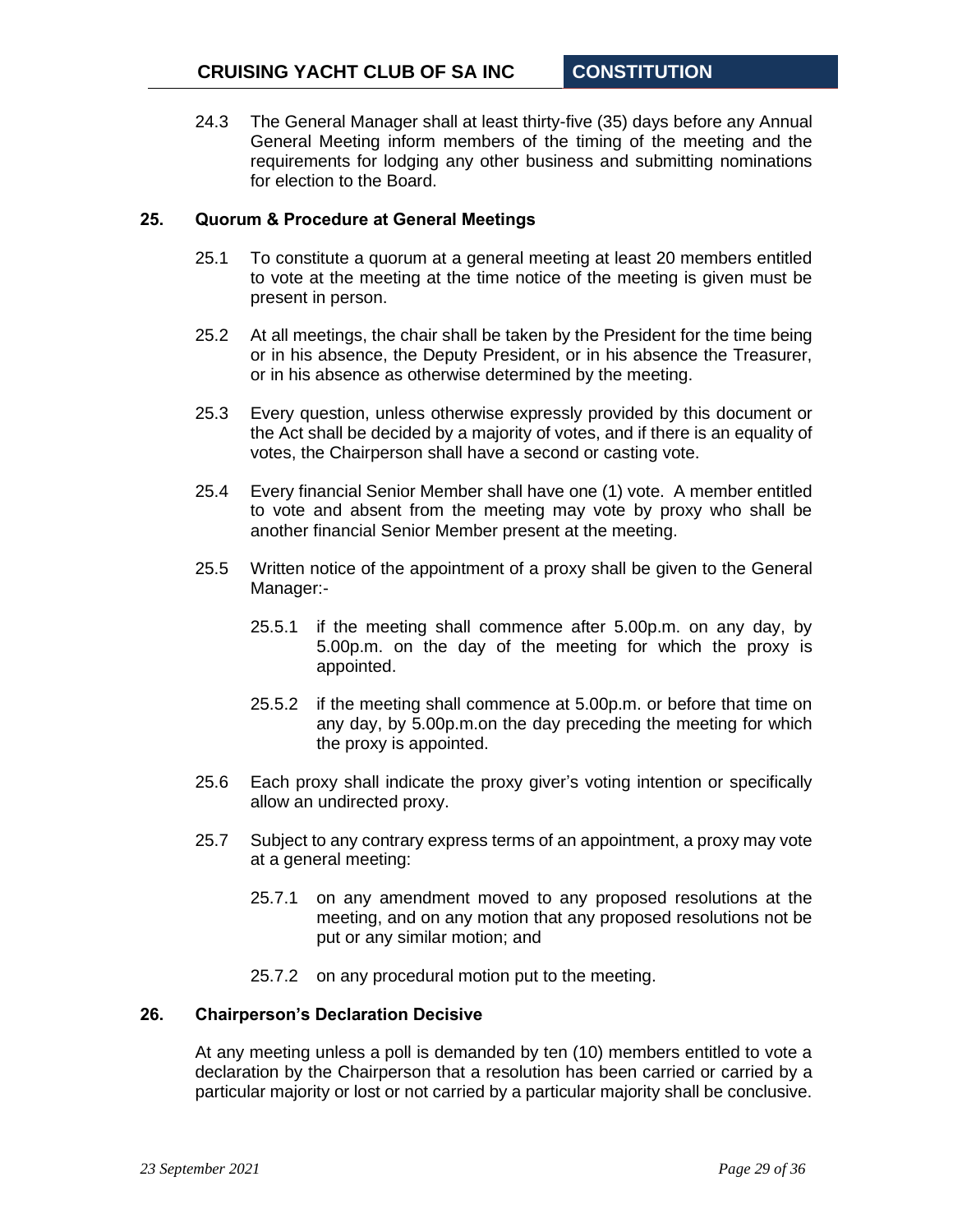## <span id="page-29-0"></span>**27. Regulations for a Poll**

- 27.1 If a poll is demanded by any ten (10) members entitled to vote at that meeting it shall be taken in such manner as the Chairperson directs and the result of the poll as declared by the Chairperson shall be deemed to be the resolution of the meeting at which the poll is demanded.
- 27.2 Subject to Clause [27.3](#page-29-3) on a poll each member entitled to vote shall have one (1) vote for each unit in the Unit Trust of which that member is the Registered Holder.
- <span id="page-29-3"></span>27.3 On a poll the Sponsoring Senior Member of a Berth Licensee shall have one (1) vote of each unit in the Unit Trust of which that Berth Licensee is the Registered Holder. The Berth Licensee shall not have any vote.

# <span id="page-29-1"></span>**PART FIVE - BERTHS**

## <span id="page-29-2"></span>**28. Marina And Hardstanding Berths**

- 28.1 A Senior Member, a Life Member or a Berth Licensee may purchase a combined asset comprising:
	- 28.1.1 a licence from the Club to use a marina or hardstanding berth or berths at one or more of the Club's marinas and hardstanding areas and
	- 28.1.2 units in the Unit Trust.
- <span id="page-29-4"></span>28.2 Such licences shall be for such term, at such maintenance or other fees and upon such terms and conditions as the Board in its absolute discretion determines.
- 28.3 Without limiting the generality of Clause [28.2,](#page-29-4) the Board may determine to grant licences for different terms, at different maintenance and other fees and on different terms and conditions for each of its marinas and hardstanding areas.
- 28.4 Such combined assets shall be transferable to another Senior Member, Life Member or Berth Licensee.
- 28.5 The Board may require that its consent be obtained before any such combined assets is transferred to another Senior Member, Life Member or Berth Licensee and may grant its consent subject to such conditions as the Board in its absolute discretion deems fit.
- 28.6 No person or company shall take up or hold a licence to occupy a marina or hardstanding berth at any of the Club's marinas or hold units in the Unit Trust unless he or she is a Senior Member, or a Life Member or it is a Berth Licensee of the Club.

28.7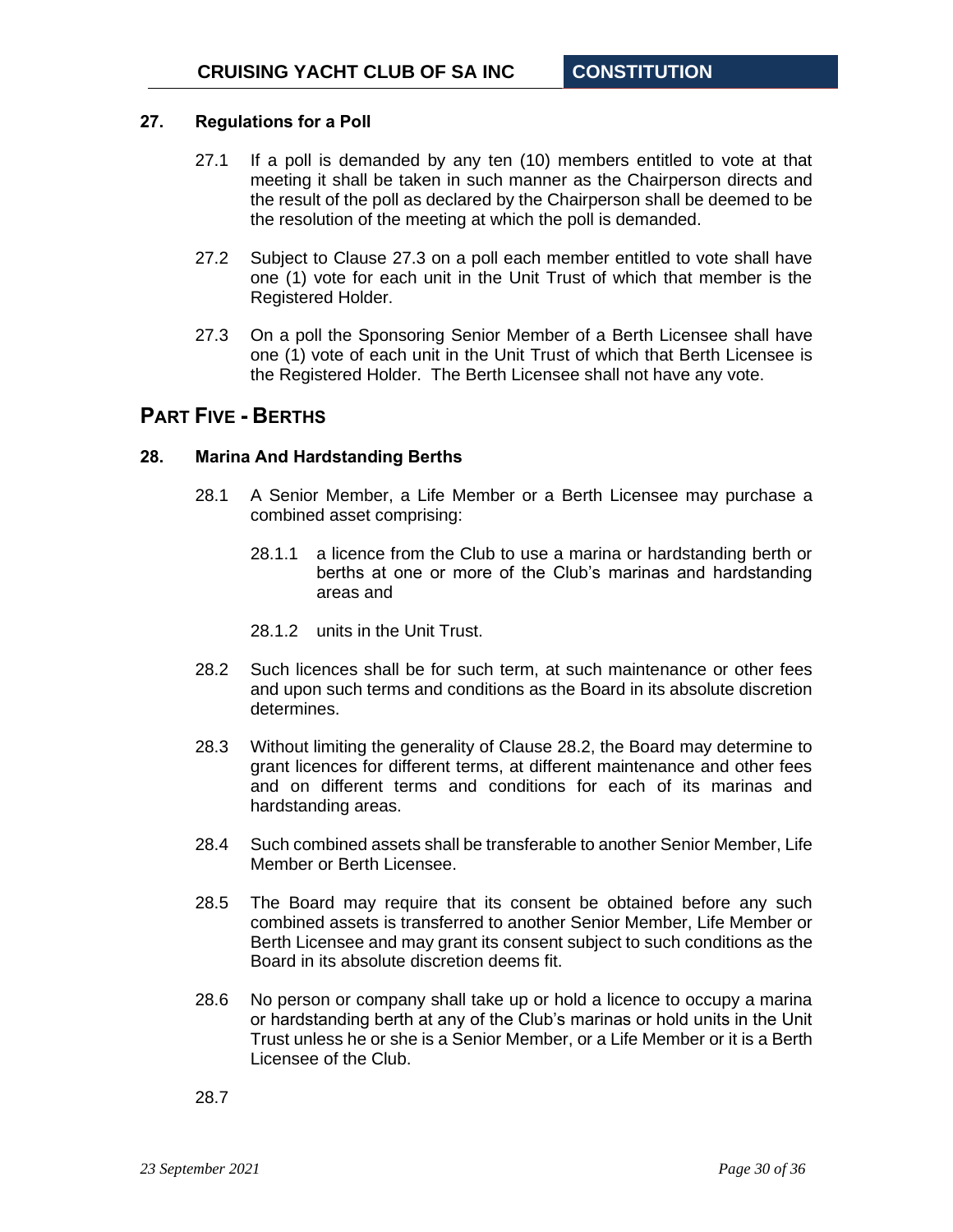- 28.7.1 Where two or more persons purchase a combined asset comprising units in the Unit Trust and the licence to use a marina berth or the licence to use a hardstanding berth, all such persons must be members of the Club and at least one of such persons must be a Senior Member of the Club.
- 28.7.2 If none of such persons is a Senior Member of the Club or if the person who is a Senior Member ceases to be a Senior Member, and no other purchaser is or becomes a Senior Member of the Club, then such persons shall immediately or within such longer period as the Board may allow sell the combined asset or assets which they hold to another Senior Member, Life Member or Berth Licensee of the Club
- 28.7.3 If the purchasers fail to sell the combined asset or combined assets, the Club may, in accordance with Clause [9.3](#page-11-2) sell such licence and such units on the member's behalf in exercise of the power of sale contained in such licence.

## <span id="page-30-0"></span>**29. Ownership of Units in the Unit Trust**

No

- 29.1 Senior Member;
- 29.2 Life Member;
- 29.3 Berth Licensee; or
- 29.4 Senior Member and the Berth Licensee sponsored by that Senior Member

shall at any time hold more than 2.5 per cent of the issued units in the Unit Trust

# <span id="page-30-1"></span>**PART SIX – ASSOCIATIONS AND FLAG OFFICERS**

## <span id="page-30-2"></span>**30. Associations**

- 30.1 The Board may from time to time declare any group of members of the Club which carries on or conducts for the time being any activity referred to in Clause [2](#page-3-2) or other activity which the Board for the purpose of this Clause approves to be an Association of the Club.
- <span id="page-30-3"></span>30.2 Each such Association and its constituents shall be subject to the directions of the Board in all matters (including finance and sponsorship) and shall comply with all by laws made by the Board.
- 30.3 Subject to Clause [30.2](#page-30-3) each such Association shall have its own internal organisation and regulations as determined by its own management and subsequently approved by the Board.
- 30.4 The Board may at any time declare that an Association of the Club shall cease to be an Association of the Club after a date appointed by the Board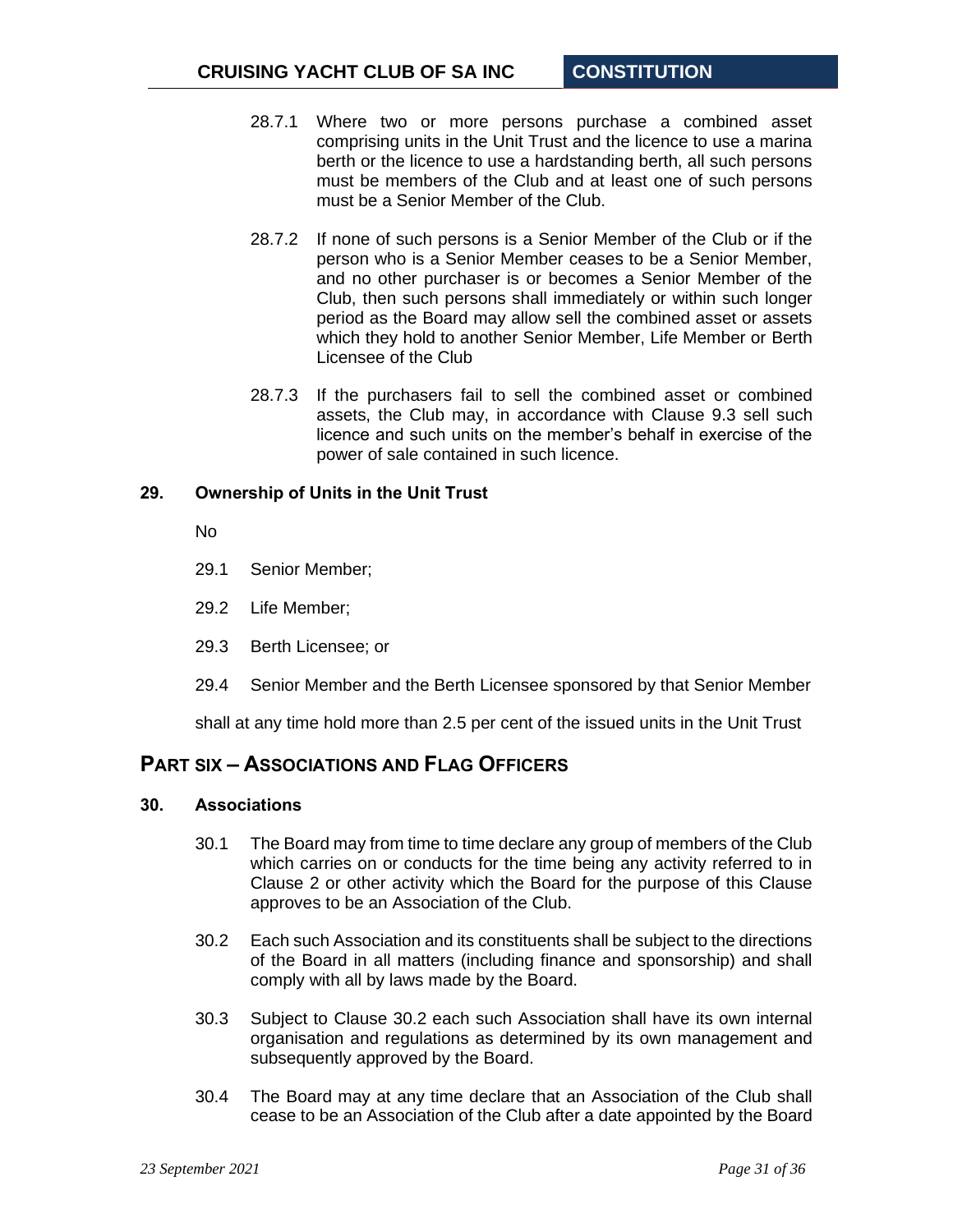or that the office holders of an Association shall cease to hold office after a date appointed by the Board.

- 30.5 Without limiting the generality of the foregoing the Board may declare:-
	- 30.5.1 the holders of all marina berths to be an Association of the Club;
	- 30.5.2 the holders of marina berths at each of the Club's marinas to be Associations of the Club; or
	- 30.5.3 the holders of hardstanding berths to be an Association of the Club.

#### <span id="page-31-0"></span>**31. Flag Officers**

- 31.1 The Board may appoint Flag Officers consisting of a Commodore, Vice Commodore and one or more Rear Commodores.
- 31.2 The Board shall appoint a Commodore who shall hold office at the pleasure of the Board and who shall have the right to be present at and to address, but unless he is otherwise entitled, not vote at any meeting of
- 31.3 the Board, the Club or Associations of the Club.
- 31.4 The Board may appoint a Vice Commodore who shall hold office at the pleasure of the Board and shall in the Commodore's absence, have the right to be present at and address but unless he is otherwise entitled, not vote at any meeting of the Board, or Associations of the Club.
- 31.5 The Board may appoint one or more Rear Commodores who shall hold office at the Board's pleasure. In the absence of the Commodore or Vice Commodore, a Rear Commodore nominated by the Commodore shall have the right to be present at and to address, but unless he is otherwise entitled, not vote at any meeting of the Board or Associations of the Club.
- 31.6 The Flag Officers shall be Senior Members or Life Members of the Club.
- 31.7 Any additional titles of any Rear Commodore or Rear Commodores may be designated by the Board from time to time.
- 31.8 A Board Member can not be appointed a Flag Officer of the Club and a Flag Officer can not be appointed to fill a casual vacancy on the Board. A Flag Officer shall resign as a Flag Officer before contesting any election for members of the Board.

# <span id="page-31-1"></span>**PART SEVEN - GENERAL**

## <span id="page-31-2"></span>**32. Auditors**

The Auditor of the accounts of the Club shall be a duly qualified auditor or auditors who shall be appointed by ordinary resolution of Members entitled to vote at an Annual General Meeting.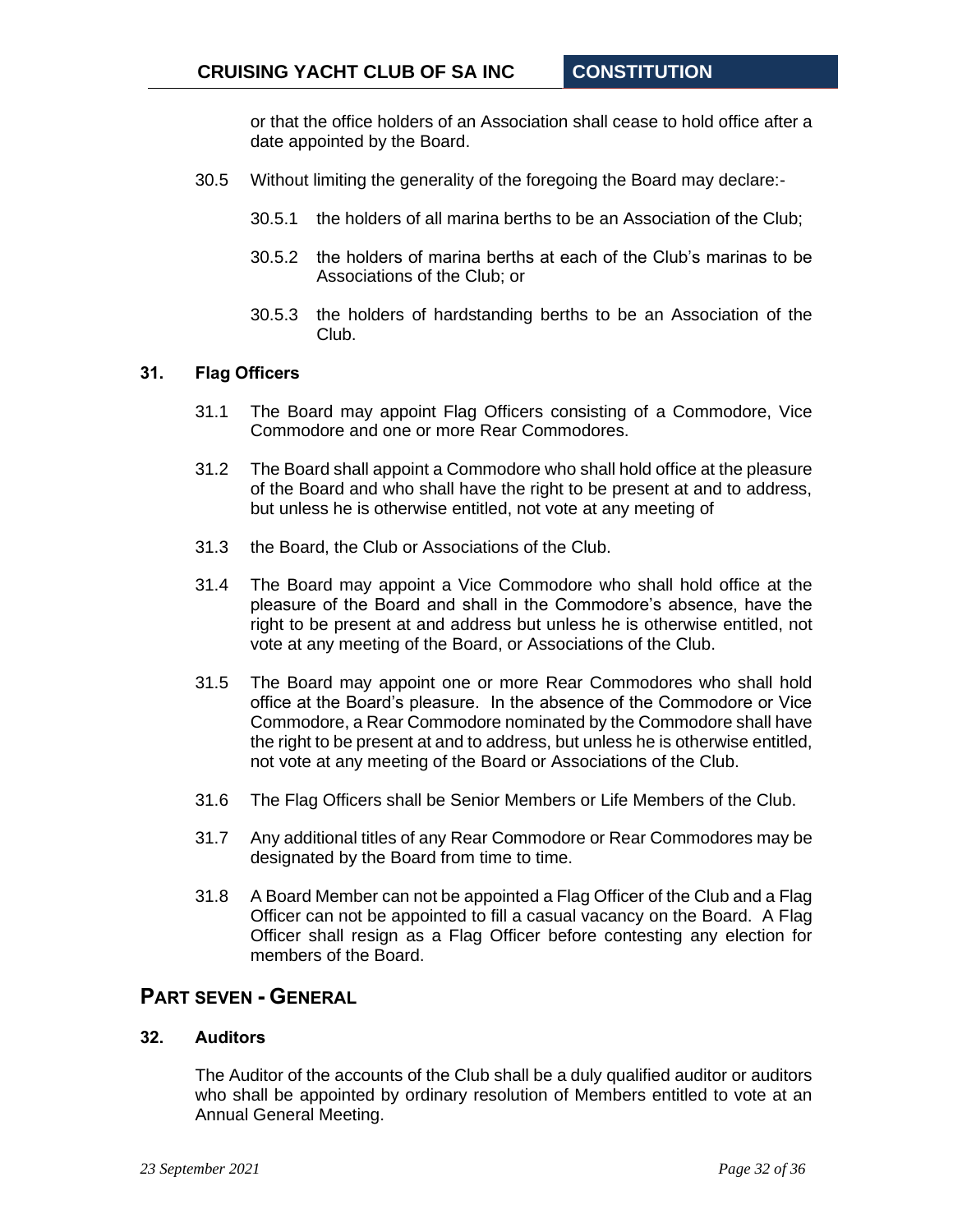## <span id="page-32-0"></span>**33. Sailing**

- 33.1 The Board may arrange such regattas and sailing events on such terms as it thinks fit from time to time and use Club funds for the provision of suitable prizes for such regattas and events.
- 33.2 All regattas and sailing matches conducted by the Club shall be conducted in accordance with the sailing rules of the International Sailing Federation (ISAF) as adopted from time to time by Yachting Australia Inc. or any successor body with such modifications or prescriptions as may be prescribed by Yachting South Australia and any sailing instructions published by the Club.
- 33.3 The Board may delegate all or any of its powers under this Clause [33](#page-32-0) to an Association of the Club.

## <span id="page-32-1"></span>**34. Amendment of this Document**

This document may be added to, repealed, varied or amended by a resolution at any Annual General Meeting or Extraordinary General Meeting duly summoned for the purpose provided that no such resolution shall be deemed to have passed unless it is carried by a majority of at least two-thirds of those members present and voting thereon at such meeting or voting by proxy.

#### <span id="page-32-2"></span>**35. Dissolution of the Club**

- 35.1 The Club may be wound up in accordance with the Act.
- 35.2 If on a winding up there is a surplus after the payment of all liabilities of the Club, the Board may pay such surplus to any tax exempt body being a yachting club or other sporting club or charity.

#### <span id="page-32-3"></span>**36. Interpretation**

In this document unless the context otherwise requires:

- 36.1 **Act** means the Associations Incorporation Act 1985 as amended from time to time.
- 36.2 **Auditor** means the Auditor appointed pursuant to Clause [32.](#page-31-2)
- 36.3 **Board** has its meaning in Clause [13.1.](#page-16-3)
- 36.4 **Board Members** has its meaning in Clause [13.1.](#page-16-3)
- 36.5 **EVote** means a vote for the election of the Board at an Annual General Meeting, delivered to the Club by such means (including via internet or other electronic means and using a 3rd party provider) as approved by the Board.
- 36.6 **Ramp Trust** means CYC Ramp Trust constituted by deed of trust dated 26 November 1991 made between Kym Albert Weir (as settlor) and CYC Ramp Pty Ltd (as trustee).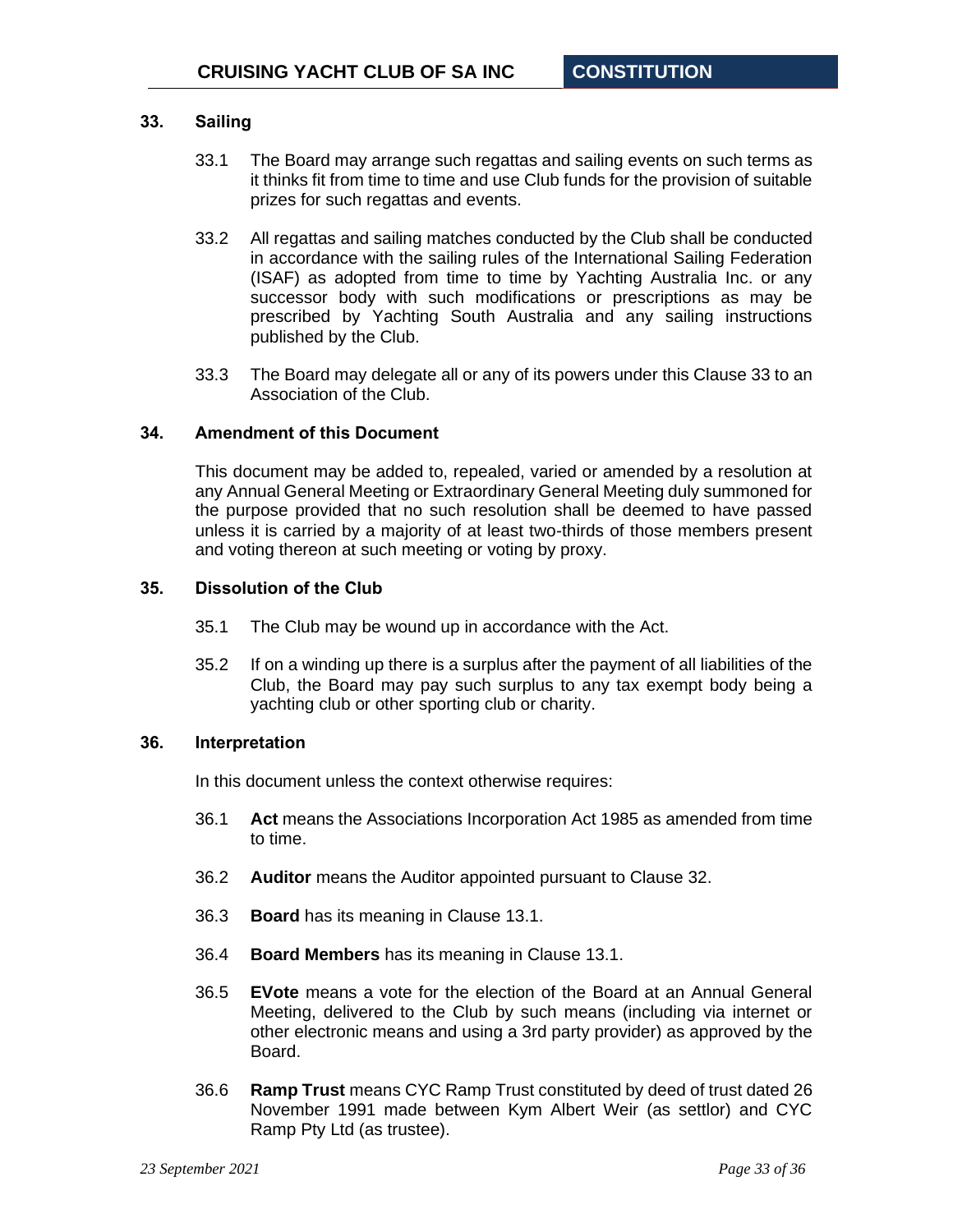- 36.7 **Senior Member** has its meaning in Clause [6.3.](#page-6-1)
- 36.8 **spouse** includes in relation to an individual, another individual who lives with the individual on a genuine domestic basis in a relationship as a couple.
- 36.9 **Unit Trust** means The Cruising Yacht Club of South Australia Unit Trust constituted by deed of trust dated 15 March 1984 made between Sir Bruce Roy Macklin (as founder) and CYC (S.A.) Management Pty Ltd (as trustee).
- 36.10 The singular includes the plural and vice versa.
- 36.11 Any one gender includes all other genders.
- 36.12 Reference to a person includes a body politic or corporate, an individual and a partnership and vice versa.
- 36.13 Reference to "personal representative/s' means the executor of the will or administrator of the estate of a deceased person, the trustee of the estate of a person under legal disability, the trustee of the estate of a bankrupt, the person who holds an enduring power of attorney granted by a person, or a liquidator, receiver, controller or administrator of a body corporate.
- 36.14 Another grammatical form of a defined expression has a corresponding meaning.
- 36.15 A member, including a Senior Member, will be considered 'financial' provided there are no monies owed to the Club by that member which monies have been in arrears for more than 60 days of their due date.

# <span id="page-33-0"></span>**PART EIGHT– SPECIAL PROVISONS**

## <span id="page-33-1"></span>**37. CYCSA Sinking Fund (Marina Berths & Associated Infrastructure)**

- 37.1 Upon the Club's receipt of the Initial Sum and indefinitely thereafter a special purpose fund is established having the name "CYCSA Sinking Fund (Marina Berths & Associated Infrastructure)" (and for the purposes of this Clause [37,](#page-33-1) called the **Fund**).
- 37.2 The net proceeds from sale of land by Ramp Trust by contract dated on or about 23 February 2018 distributed or to be distributed to the Club as beneficiary of Ramp Trust must be credited to the Fund as the initial sum (and for the purposes of this Clause [37,](#page-33-1) called the **Initial Sum**).
- 37.3 Monies at any time standing to the credit of the Fund may be invested and reinvested in any investments selected by the Board.
- 37.4 Earnings on investment of the Fund must be credited to the Fund.
- 37.5 The Fund may only be used to defray costs and expenses of repairing, renovating, replacing or improving marina berths and associated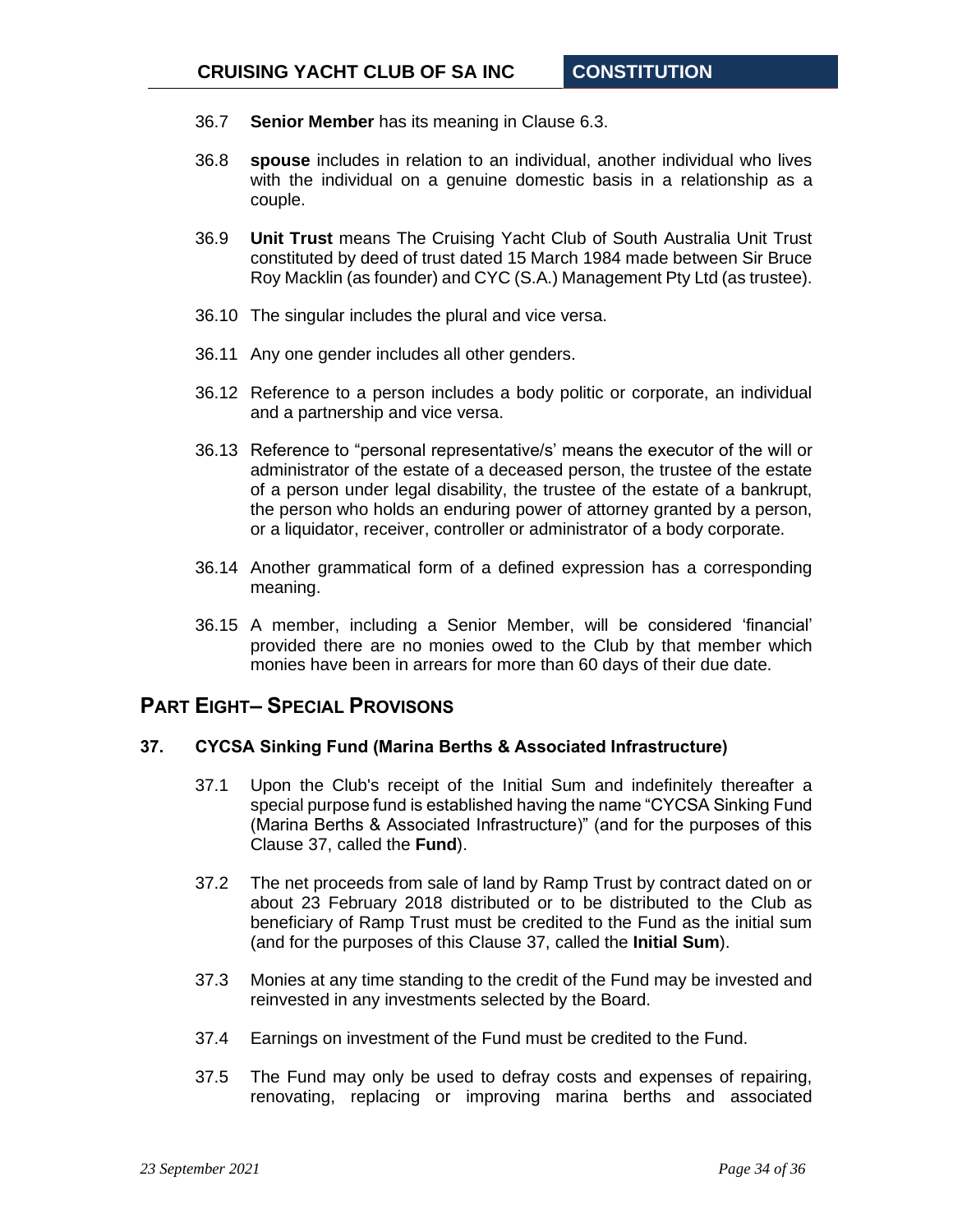infrastructure including to the slipway, crane, crane wharf and hard stand area, and with prior approval of the Board.

- 37.6 The Board will require a funding proposal be prepared for the Board detailing the proposed costs and expenses, the expense of which may be reimbursed from the Fund if the funding proposal is approved by the Board.
- 37.7 The Fund may be used for any other purpose with prior approval of both:
	- 37.7.1 a resolution of the Board for which at least four (4) Board Members voted in favour; and
	- 37.7.2 a resolution of the members for which at least two thirds of Senior Members voting voted in favour,

where such resolutions were passed within 120 days of each other.

- 37.8 The Fund may be debited with usual account-keeping fees and charges imposed by a bank or investment manager with whom the Fund is kept.
- 37.9 Despite Clause [34](#page-32-1) (Amendment of this Document), this Clause [37](#page-33-1) may only be modified or repealed by special resolution of the members for which at least two thirds of Senior Members voting voted in favour.

#### <span id="page-34-0"></span>**38. Liquor Licensing Act**

- 38.1 This document (including any amendments and any by laws made under Clause [17\)](#page-25-1) shall be construed subject to the provisions of the *Liquor Licensing Act 1997* and any law or laws for the time being in force in South Australia relating to the supply of intoxicating liquor.
- 38.2 If any of this document (including any amendments and any by laws made under Clause [17\)](#page-25-1) is inconsistent with that Act, it shall be deemed to be invalid.
- 38.3 No liquor shall be sold or supplied to any person under eighteen (18) years of age.
- 38.4 No person under the age of eighteen (18) years (not being a child of a licensee or of a manager of the licensed premises) shall be employed to sell, supply or serve liquor.

## <span id="page-34-1"></span>**39. Transitional Provisions**

- 39.1 Without limiting the generality of the powers granted to the Board by this document, the Board may enter into such agreements or arrangements as the Board shall see fit with Paradise Development (Investment) Pty Ltd ACN 008 108 398 (in this Clause called "the Developer") in relation to the acquisition of the right to occupy the Pt Vincent Marina including (but without limiting the generality of the foregoing):-
	- 39.1.1 the grant of licences to occupy marina berths at that marina to Senior Members, Life Members or Berth Licensees of the Club;